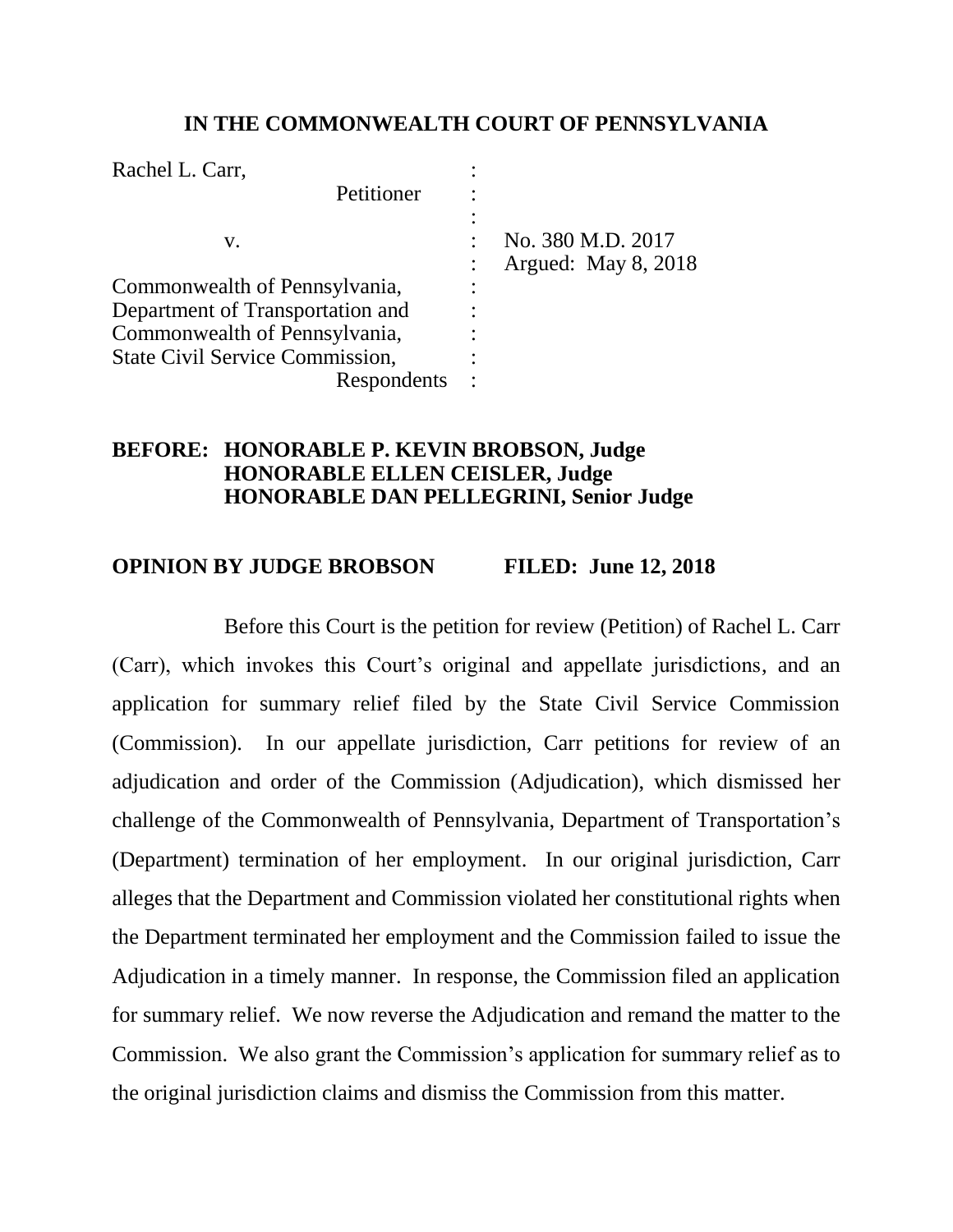Following a promotion, Carr began working as a Roadway Programs Technician I within the Department on March 5, 2016. (Reproduced Record (R.R.) at 3a, 73a-74a.) As part of this promotion, the Department imposed upon Carr a 180-day probationary period of employment. (*Id.* at 3a.) On May 24, 2016, while Carr was off-duty and at home, she used her personal Facebook account to post a "rant" in a Facebook group "Creeps of Peeps." (*Id.* at 16a.) Carr, frustrated with the quality of school bus drivers in her area, posted the following:

> Rant: can we acknowledge the horrible school bus drivers? I'm in PA almost on the NY boarder [sic] bear [sic] Erie and they are hella scary. Daily I get ran off the berm of our completely wide enough road and today one asked me to t-bone it. I end this rant saying I don't give a flying shit about those babies and I will gladly smash into a school bus.

(*Id.*) Over the course of approximately five hours following her original post, Carr responded to comments from members of the Facebook group. In one response, Carr asked another member of the group: "If you see a vehicle coming perpendicular [to] you with no turn signal on, do you pull out from your stop sign anyways? [Let me know] when you're done [G]oogling perpendicular[.]" (*Id.* at 20a.) In another response, Carr stated: "Your children and your decision to chance them with a driver you've never been a passenger with is your problem. A vehicle pulls out in front of me or crosses the yellow line, that's their problem. A sedan, school bus or water truck. You're [sic] kids your problem. Not mine[.]" (*Id.* at 23a.) When one group member responded and suggested that Carr should be more concerned with the safety of the children, Carr reiterated that she cared about herself and her safety more so than the safety of the children. (*Id.* at 20a-22a.) Carr emphasized that she should not be forced to put herself at risk due to the unsafe driving of the school bus driver. (*Id.* at 21a.)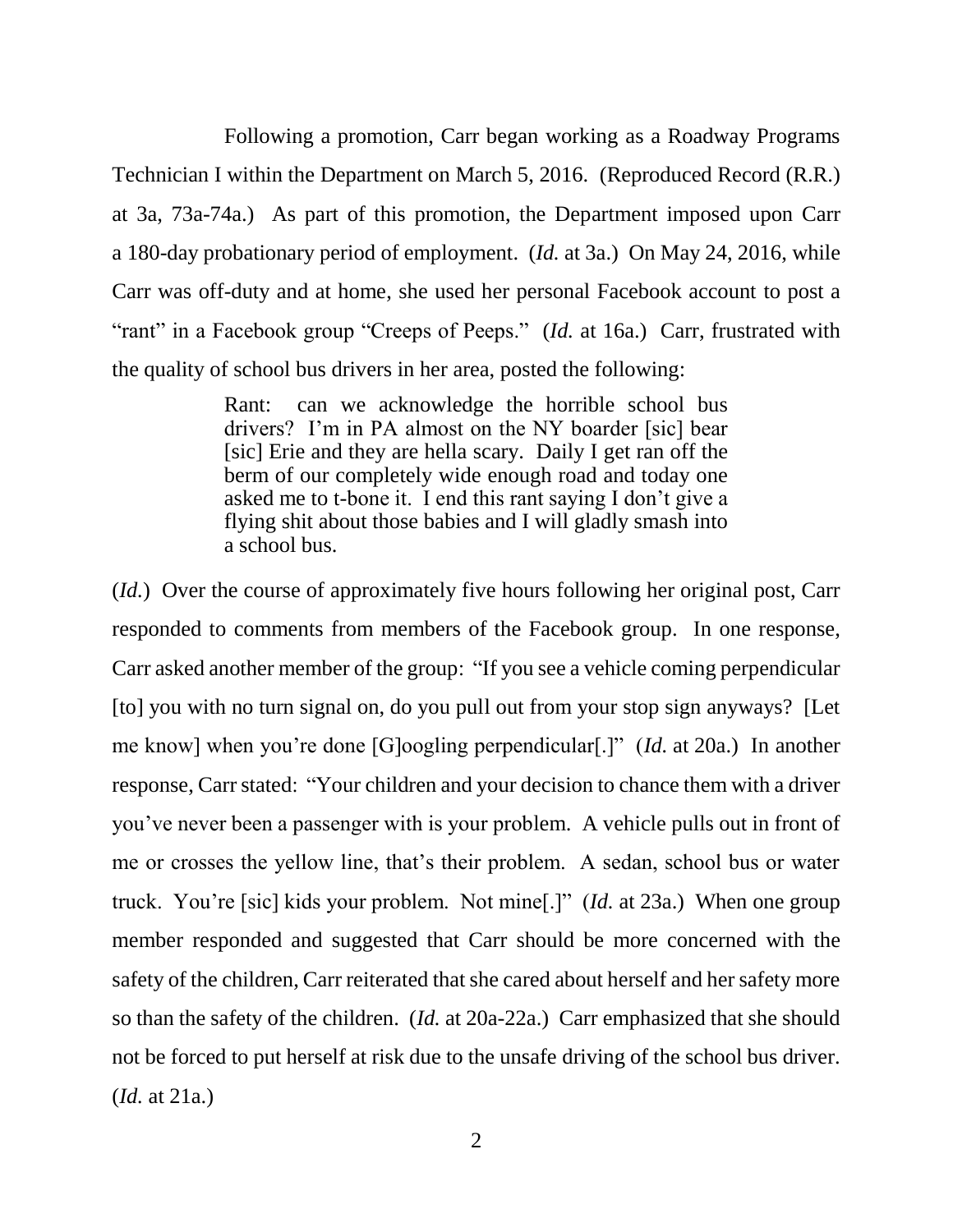Thereafter, members of the Facebook group sent screenshots of her interactions to the Department's Facebook page, expressing concern with the content of Carr's statements. (*Id.* at 17a-19a.) Carr's Facebook profile identified the Department as her employer. (*Id.* at 14a.) The Department's human resources office thereafter scheduled a pre-disciplinary conference with Carr for May 27, 2016. (*Id.* at 89a-90a.)

At the pre-disciplinary conference, Carr admitted to posting the rant, but she asserted that her comments were taken out of context and that she was merely expressing her frustrations with the unsafe driving habits of local school bus drivers. (*Id.* at 26a.) Carr stated that she would not intentionally crash into a school bus, but that the poor driving of the school bus driver may necessitate her doing so to avoid injury to herself. (*Id.* at 27a.) Following the pre-disciplinary conference, the Department suspended Carr pending a further investigation. (*Id.* at 29a.)

By letter dated June 14, 2016, the Department terminated Carr's employment due to her inappropriate behavior. (*Id.* at 31a.) Carr filed an appeal with the Commission under Section 951(b) of the Civil Service Act<sup>1</sup> (Act). In so doing, Carr asserted that the Department discriminated against her in violation of Section  $905.1$  of the Act.<sup>2</sup> The Commission scheduled a hearing on the matter. (R.R. at 33a.)

<sup>1</sup> Act of August 5, 1941, P.L. 752, added by the Act of August 27, 1963, P.L. 1257, *as amended*, 71 P.S. § 741.951(b).

<sup>&</sup>lt;sup>2</sup> Added by the Act of August 27, 1963, P.L. 1257, 71 P.S. § 741.905(a). Section 905.1 of the Act, relating to the prohibition of discrimination, provides:

No officer or employe of the Commonwealth shall discriminate against any person in recruitment, examination, appointment, training, promotion, retention or any other personnel action with respect to the classified service because of political or religious opinions or affiliations because of labor union affiliations or because of race, national origin or other non-merit factors.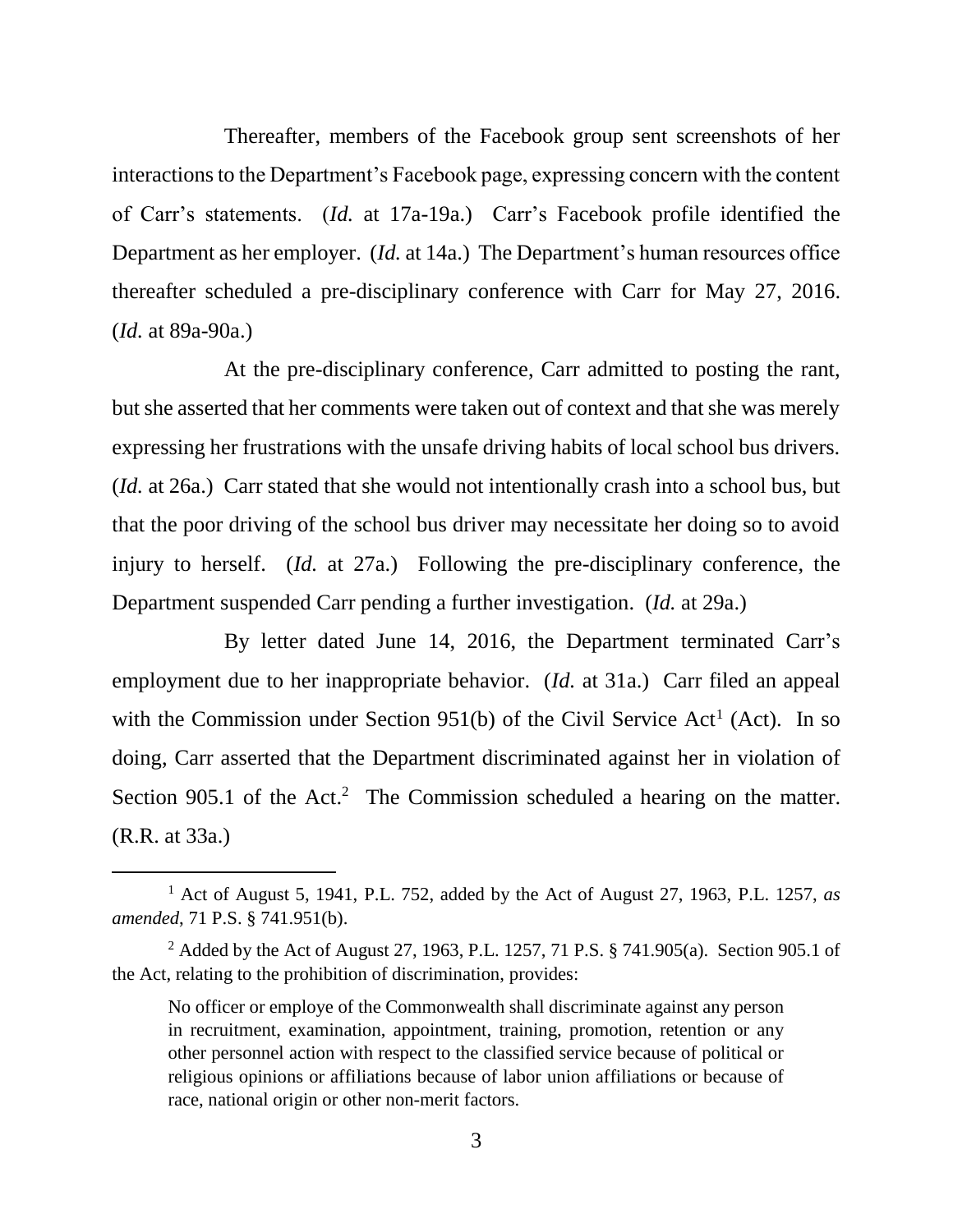At the hearing, Carr presented her own testimony and that of Robert Chiappelli (Chiappelli), the Department's Human Resources Officer. The Department presented the testimony of Anthony Reda (Reda), its Labor Relations Supervisor.

Carr testified that during her new-employee orientation, Department representatives advised the new employees that off-duty conduct could negatively affect their employment, but Carr could not recall whether the discussion involved social media usage. (*Id.* at 128a-29a.) Carr testified that she never intended to crash into a school bus, and that her frustrations with the bus driver acted as the impetus for her Facebook post. (*Id.* at 120a, 122a-24a.) She asserted that her post did not affect her ability to perform her job. (*Id.* at 118a-19a.) She further asserted that she never thought her post would become such an ordeal, and she conceded that she could see how her post could concern members of the public. (*Id.* at 139a-40a, 142a.) Further, Carr also conceded that if she had the opportunity to do it all over again, she would not have posted the rant to Facebook. (*Id.* at 142a.)

Chiappelli testified that he is responsible for discussing work rules and policies at new-employee orientations. (*Id*. at 81a.) Chiappelli testified that, as part of this discussion, he explains to all new employees that off-duty activities could have an adverse effect on their employment, especially if that activity has a nexus to the Department. (*Id.* at 82a-83a.) Chiappelli stated that one of the Department's main goals is to ensure the safety of the traveling public, and Carr's comments undercut that goal. (*Id.* at 63a.) Chiappelli agreed that Carr's Facebook post likely had no effect on her ability to perform her job function, but he reiterated that her views were not in accord with those of the Department. (*Id.* at 53a, 56a, 63a, 97a-98a.) Further, Chiappelli added that the Department did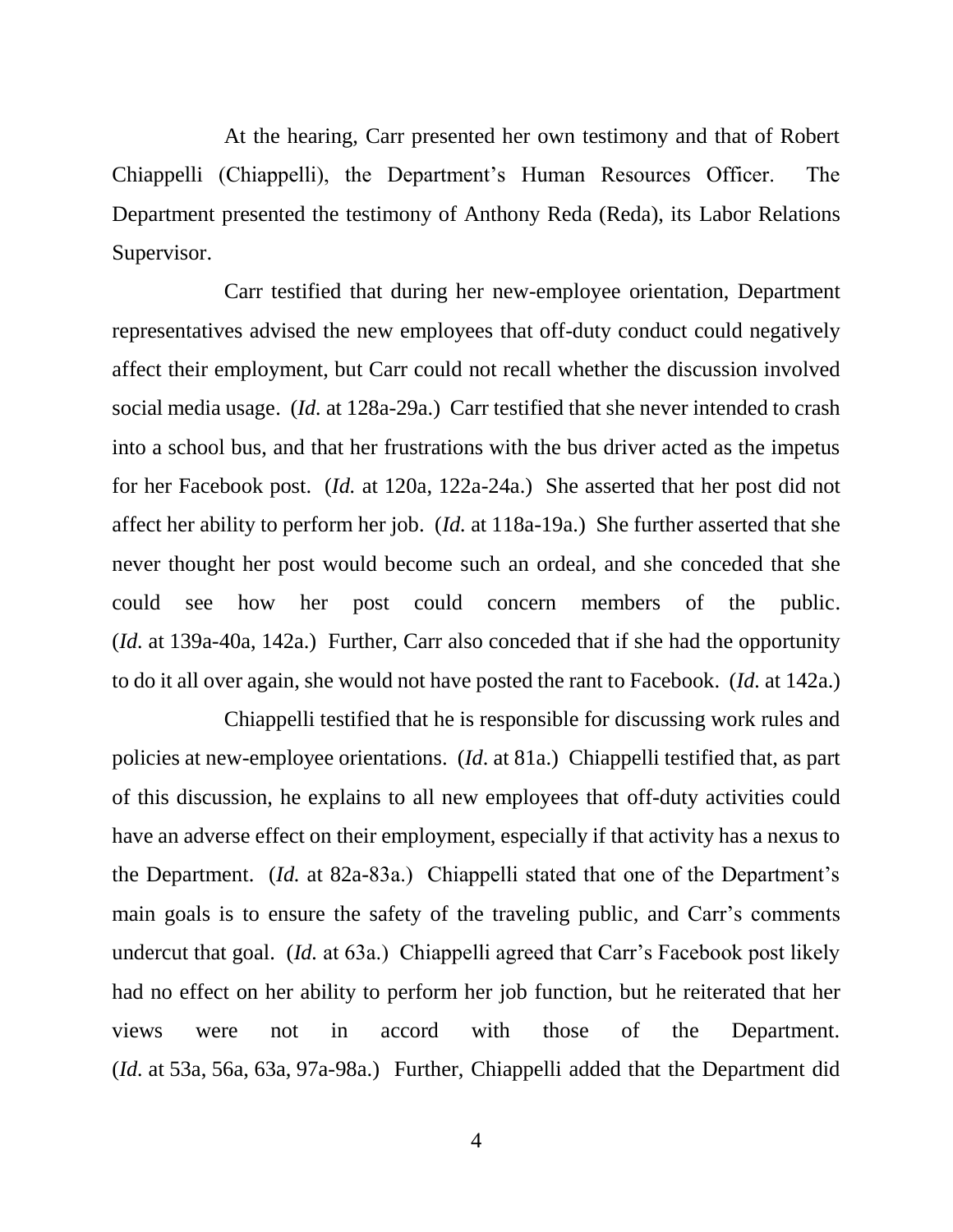not treat Carr any differently than other employees in a similar situation. (*Id.* at 98a-99a.)

Reda concurred with Chiappelli that Carr's behavior, not her performance, is what led to her removal. (*Id.* at 157a.) Regarding Carr's Facebook post and its nexus to her employment with the Department, Reda testified that Carr's rant "gave the Department a black eye" in the eyes of the public. (*Id.* at 156a.) Expounding on this premise, Reda added that if Carr acted on her threat of crashing into a school bus, the Department could be exposed to liability for her actions. (*Id.*) Reda further asserted that the Department did not treat Carr any differently than other similarly-situated employees. (*Id.* at 159a.) In support of this assertion, Reda provided examples of when the Department removed other employees for similar inappropriate behavior. (*Id.* at 160a-62a.)

By Adjudication mailed on August 1, 2017, the Commission affirmed the Department's termination of Carr's employment and dismissed Carr's appeal. (Adjudication at 21.) In so doing, the Commission explained:

> Upon review of the record, the Commission finds [Carr] has not presented sufficient evidence to support her claim of discrimination or a violation of her First Amendment free speech. [Carr] has not presented any evidence to establish she was treated differently than any other probationary employee who made disparaging remarks bringing disrepute to the [Department] and its mission. The Commission finds the testimony of Chiappelli and Reda credible that [Carr's] Facebook remarks brought disrepute to the [Department] and raised issues of trust.

(*Id.* at 20.)

Carr then filed the instant Petition, invoking this Court's original and appellate jurisdictions. Carr's Petition contains three separate counts, all of which request relief in the form of this Court reversing the Adjudication and reinstating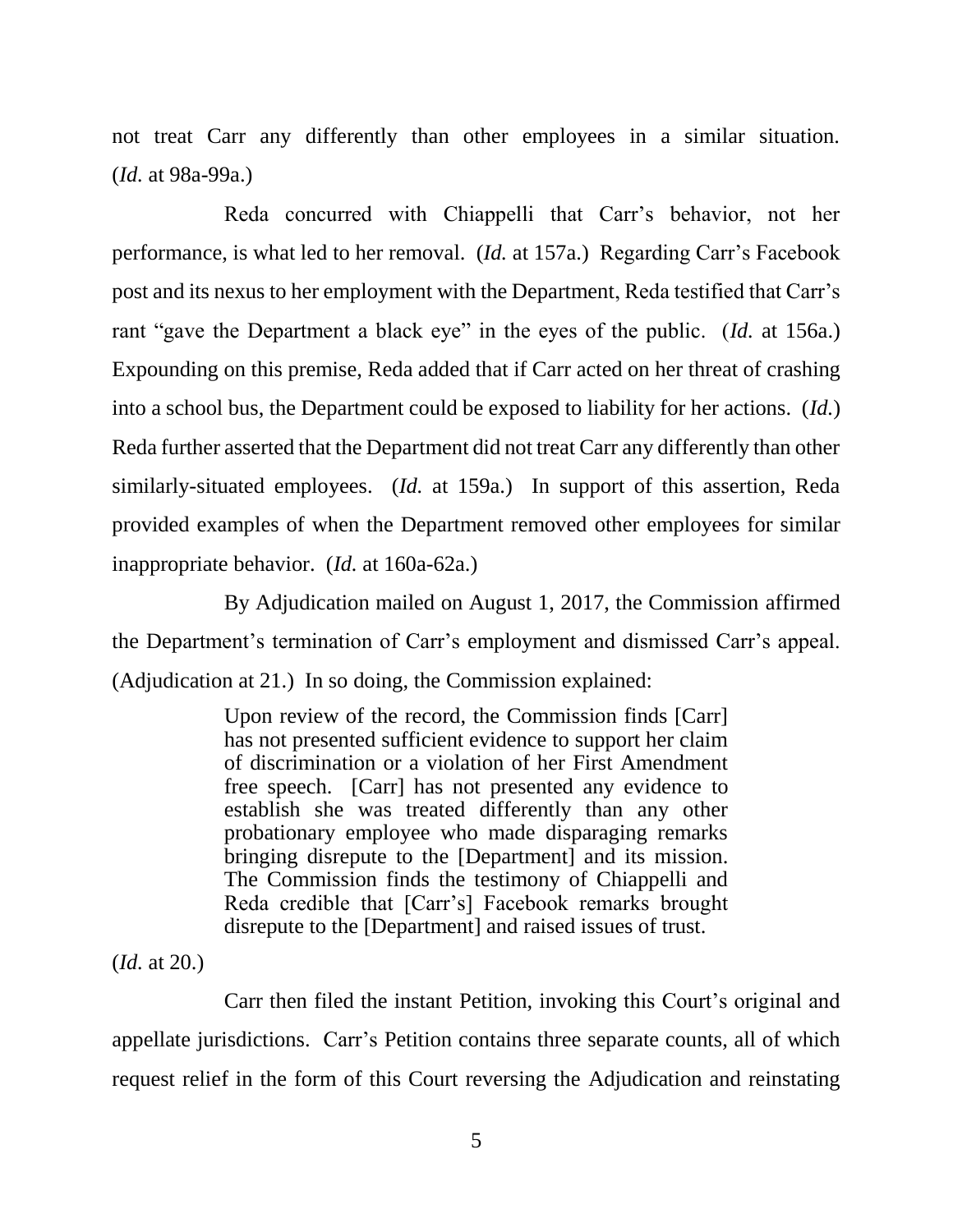Carr with back pay. Count I of Carr's Petition challenges the Adjudication in the Court's appellate jurisdiction. Count II of the Petition sets forth a claim in the Court's original jurisdiction against the Department, alleging that the Department violated Carr's free speech rights under the First Amendment of the United States Constitution and Article I, Section 7 of the Pennsylvania Constitution.<sup>3</sup> Count III of the Petition sets forth a due process claim in the Court's original jurisdiction against the Commission, alleging that the Commission failed to provide Carr adequate due process, in violation of Article I, Section 11 of the Pennsylvania Constitution.<sup>4</sup> Additionally, Count III seeks declaratory and injunctive relief in the form of an order

Pa. Const. art I, § 7.

l

<sup>4</sup> Article I, Section 11 of the Pennsylvania Constitution, relating to open courts and suits against the Commonwealth, provides:

All courts shall be open; and every man for an injury done him in his lands, goods, person or reputation shall have remedy by due course of law, and right and justice administered without sale, denial or delay. Suits may be brought against the Commonwealth in such manner, in such courts and in such cases as the Legislature may by law direct.

Pa. Const. art I, § 11.

<sup>&</sup>lt;sup>3</sup> Article I, Section 7 of the Pennsylvania Constitution, relating to freedoms of speech and the press, provides:

The printing press shall be free to every person who may undertake to examine the proceedings of the Legislature or any branch of government, and no law shall ever be made to restrain the right thereof. The free communication of thoughts and opinions is one of the invaluable rights of man, and every citizen may freely speak, write and print on any subject, being responsible for the abuse of that liberty. No conviction shall be had in any prosecution for the publication of papers relating to the official conduct of officers or men in public capacity, or to any other matter proper for public investigation or information, where the fact that such publication was not maliciously or negligently made shall be established to the satisfaction of the jury; and in all indictments for libels the jury shall have the right to determine the law and the facts, under the direction of the court, as in other cases.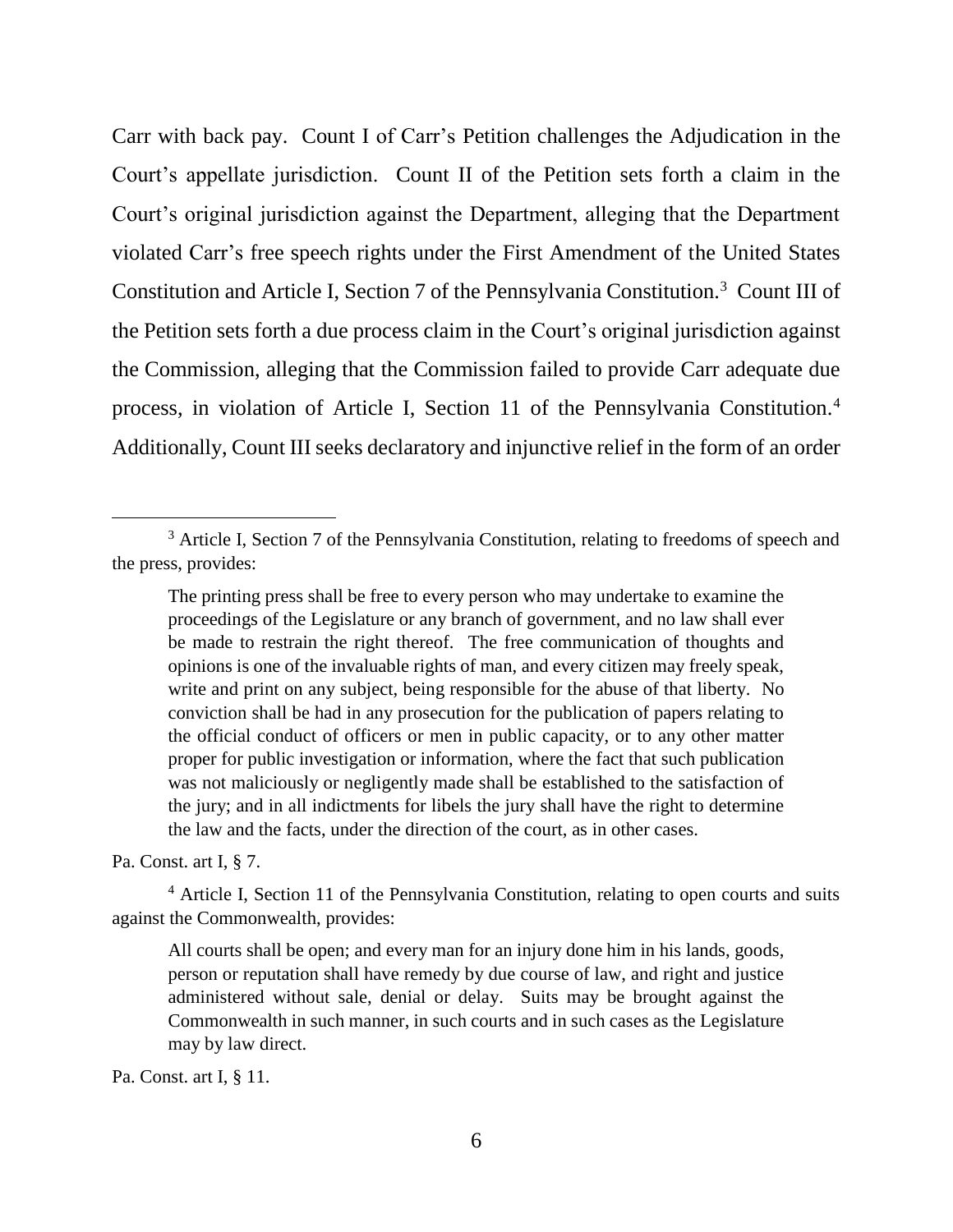declaring that the Commission violated Carr's due process rights and compelling the Commission to comply with governing procedures in issuing decisions.

In response, the Commission filed an application for summary relief seeking dismissal of Carr's petition insofar as it attempts to set forth any original jurisdiction claims against the Commission. 5 By order dated October 23, 2017, this Court directed the parties to address the Commission's application for summary relief in their principal briefs on the merits, 6 and the Commission filed a brief addressing the original jurisdiction counts to the extent that they apply to the Commission.<sup>7</sup> The Department did not file an application for summary relief, although it did file a brief addressing the merits of Carr's appeal of the Adjudication. Similarly, Carr did not file an application for summary relief, although Carr filed a brief addressing the Commission's application and the merits of the appeal. Before proceeding to the merits of the appeal, we will first evaluate the Commission's application for summary relief.

As previously mentioned, Count II of Carr's Petition alleges that the Department violated Carr's free speech rights under the First Amendment of the United States Constitution and Article I, Section 7 of the Pennsylvania Constitution. In its application for summary relief, the Commission correctly avers that Count II of

<sup>&</sup>lt;sup>5</sup> An application for summary relief may be granted if a party's right to judgment is clear and no material issues of fact are in dispute. Pa. R.A.P. 1532(b). When ruling on an application for summary relief, "we must view the evidence of record in the light most favorable to the non-moving party and enter judgment only if there is no genuine issue as to any material facts and the right to judgment is clear as a matter of law." *Cent. Dauphin Sch. Dist. v. Dep't of Educ.*, 598 A.2d 1364, 1366-67 (Pa. Cmwlth. 1991).

<sup>6</sup> When referencing the parties' principal briefs on the merits, it appears that the Court intended to refer to the merits of the *appeal*.

 $<sup>7</sup>$  The Commission is not a party to the appellate jurisdiction portion of this matter.</sup>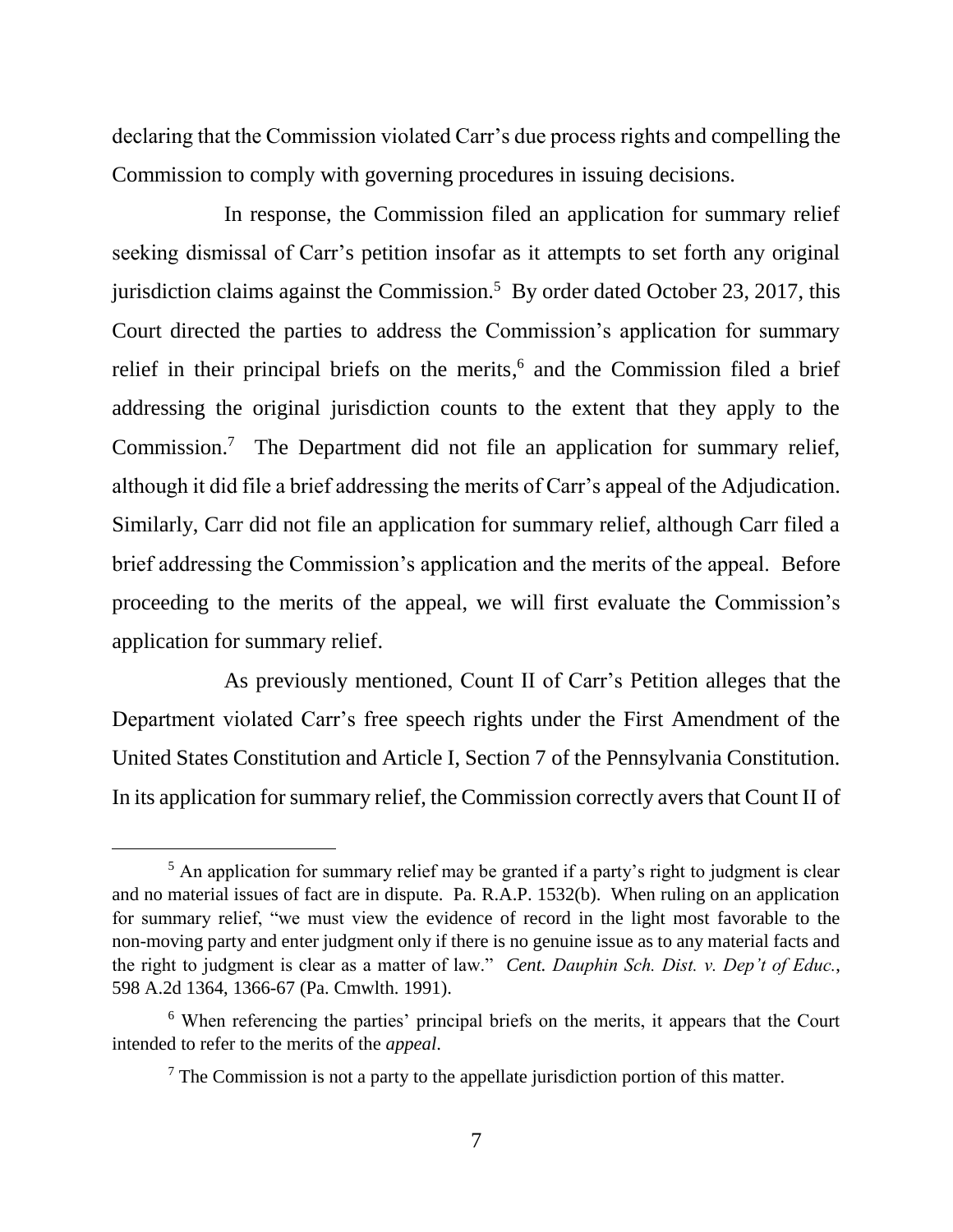the Petition alleges violations on behalf of the Department only and does not allege any violation on behalf of the Commission, which Carr does not dispute.

Count III of Carr's Petition alleges that the Commission failed to provide Carr adequate due process in violation of Article I, Section 11 of the Pennsylvania Constitution. Specifically, Carr alleges that the Commission violated her due process rights by failing to report its findings from Carr's appeal hearing within 90 days, as required by Section  $952(a)$  of the Act.<sup>8</sup> In support of her argument, Carr points out that the Commission held her appeal hearing on November 17, 2016, and did not report its findings until August 1, 2017—257 days after the Commission's hearing. Carr argues that this Court should read Section 952(a) as a mandatory provision, which would serve to invalidate any proceeding wherein the Commission fails to report its findings within 90 days. Carr argues that reading Section 952(a) as directory permits excessive delays in the Commission's reporting of its findings, and such delays undercut the stated purpose of the Act. 9 In response, the Commission argues that it did not violate Carr's due process rights, as it avers that this Court has previously determined that the 90-day provision in Section 952(a) is directory, not mandatory.

<sup>8</sup> Added by the Act of June 26, 1989, P.L. 47, 71 P.S. § 741.952(a). Section 952(a) of the Act provides: "Within ninety days after the conclusion of the hearing described in [S]ection 951[ of the Act], the commission shall report its findings and conclusions to those parties directly involved in the action."

<sup>9</sup> Act of August 5, 1941, P.L. 752, *as amended*, 71 P.S. §§ 741.1-.1005. Section 2 of the Act, 71 P.S. § 741.2, outlines the purpose of the Act and provides:

Greater efficiency and economy in the administration of the government of this Commonwealth is the primary purpose of this act. The establishment of conditions of service which will attract to the service of the Commonwealth qualified persons of character and ability and their appointment and promotion on the basis of merit and fitness are means to this end.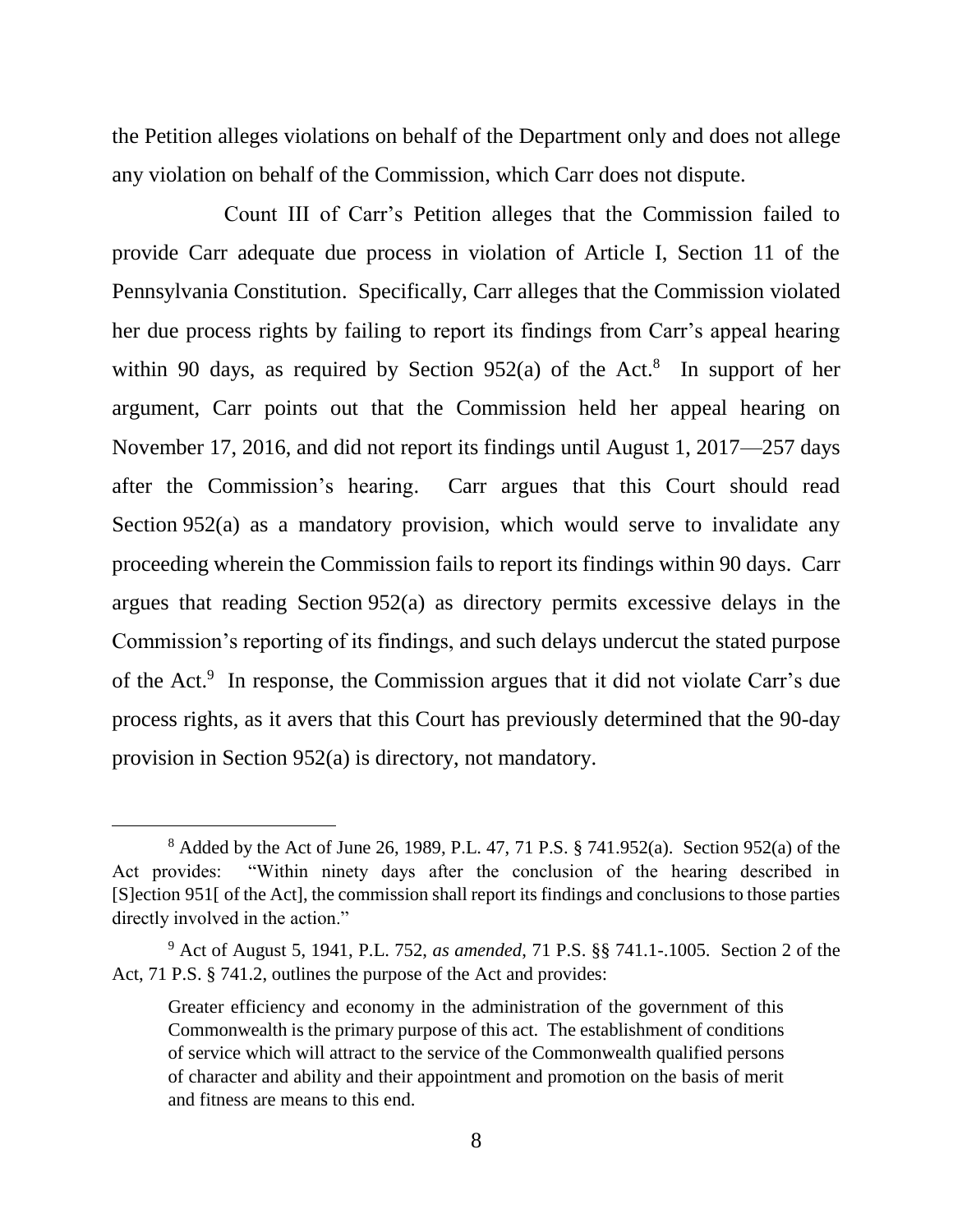Whether the Commission's failure to report its findings within 90 days invalidates the proceeding depends on whether Section 952(a) is mandatory or directory. *See Fishkin v. Hi-Acres, Inc.*, 341 A.2d 95, 99 n.5 (Pa. 1975) (stating that distinction between mandatory and directory statutory provisions lies in effect of noncompliance upon transaction or proceeding involved). In *West Penn Power Company v. Pennsylvania Public Utility Commission*, 521 A.2d 75 (Pa. Cmwlth. 1987), we explained the difference between mandatory and directory statutory provisions as follows:

> Whether a statute is mandatory or directory must be determined by considering legislative intent gleaned from review of the entire statute and from considering the nature and object of the statute and the consequences of the construction of it one way or the other. If the thing directed to be done is the essence of the thing required, the statute is mandatory. If, however, the statute merely directs that certain proceedings be done in a certain manner or at a certain time, it is directory. Failure to follow a mandatory statute renders the proceedings void, whereas failure to follow a directory statute does not.

*West Penn Power Co.*, 521 A.2d at 78 (internal citations omitted).

In *Baker v. Department of Public Welfare*, 588 A.2d 1337 (Pa.

Cmwlth. 1991), this Court previously held that the 90-day provision in

Section 952(a) of the Act is directory, not mandatory. In so holding, we opined:

This Court has previously held that statutes which seek to impose time limitations on adjudicating tribunals are directory only. Such an interpretation is not only logical but almost compelled because otherwise the parties would bear the consequences for the adjudicating body's tardiness. In the context of this appeal this would amount to a "deemed decision" with complete disregard for the merit concept which forms the cornerstone of civil service law. For example, an employee who was removed for attacking a co-worker might need to be reinstated because the Commission's adjudication was not timely rendered.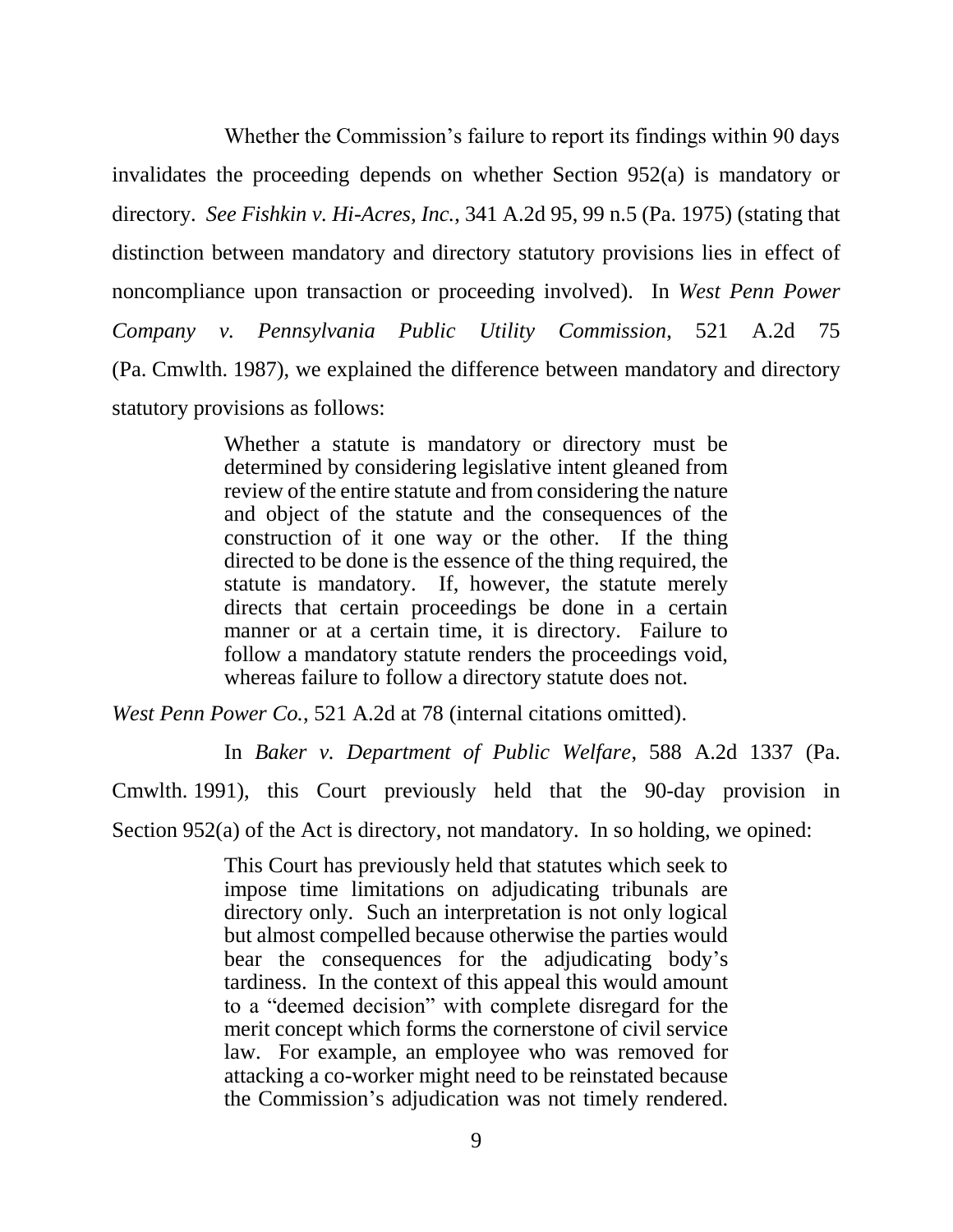And, from the other point of view, an employee denied a promotion because of racial or ethnic reasons would not be placed in the job because the Commission failed to act promptly. Such results would clearly be contrary to the Act's purpose of rendering personnel decisions on the basis of merit criteria. Accordingly, we conclude that the ninety-day provision in Section 952(a) [of the Act] must be read as directory and thus the adjudication is not invalid.

*Baker*, 588 A.2d at 1340-41 (internal citations omitted). Accordingly, we reject Carr's argument that the 90-day provision in Section 952(a) is mandatory.<sup>10</sup>

We now turn to Count I, which Carr filed in our appellate jurisdiction.<sup>11</sup>

In Count I, Carr challenges the Commission's adjudication and order affirming her removal. In so doing, Carr essentially argues that the Commission erred as a matter of law by concluding that her speech did not qualify as protected speech, and the Commission should have concluded that the Department violated Carr's

l

<sup>&</sup>lt;sup>10</sup> Despite this holding, the Court is nonetheless concerned with the extent of the Commission's failure to adhere to the 90-day provision found in Section 952(a) of the Act. In promulgating this provision, the General Assembly specifically designated 90 days as its expressed legislative intent of the reasonable time for the Commission to report its findings. Although failure to adhere to a directory provision does not invalidate the proceedings, it "does not mean that [the provision] is optional—to be ignored at will. Both mandatory and directory provisions of the legislature are meant to be followed." *Dep't of Transp., Bureau of Driver Licensing v. Claypool*, 618 A.2d 1231, 1232 (Pa. Cmwlth. 1992). While the Act seeks to render personnel decisions based on merit criteria, using nearly three times the statutorily prescribed time in order to do so appears excessive. To that end, we note that Carr was not without a remedy. At any time after the expiration of the 90-day window, Carr could have filed an action in mandamus to compel the Commission to report its findings. As previously held by this Court, the purpose of "maximum delay provisions having no deemed approval provision is to form the basis for an action in mandamus to compel the performance of official duties." *Appeal of Crossley*, 432 A.2d 263, 265 (Pa. Cmwlth. 1981).

 $11$  This Court's standard of review is limited to determining whether constitutional rights were violated, whether an error of law was committed, or whether necessary findings of fact are supported by substantial evidence. Section 704 of the Administrative Agency Law, 2 Pa. C.S. § 704.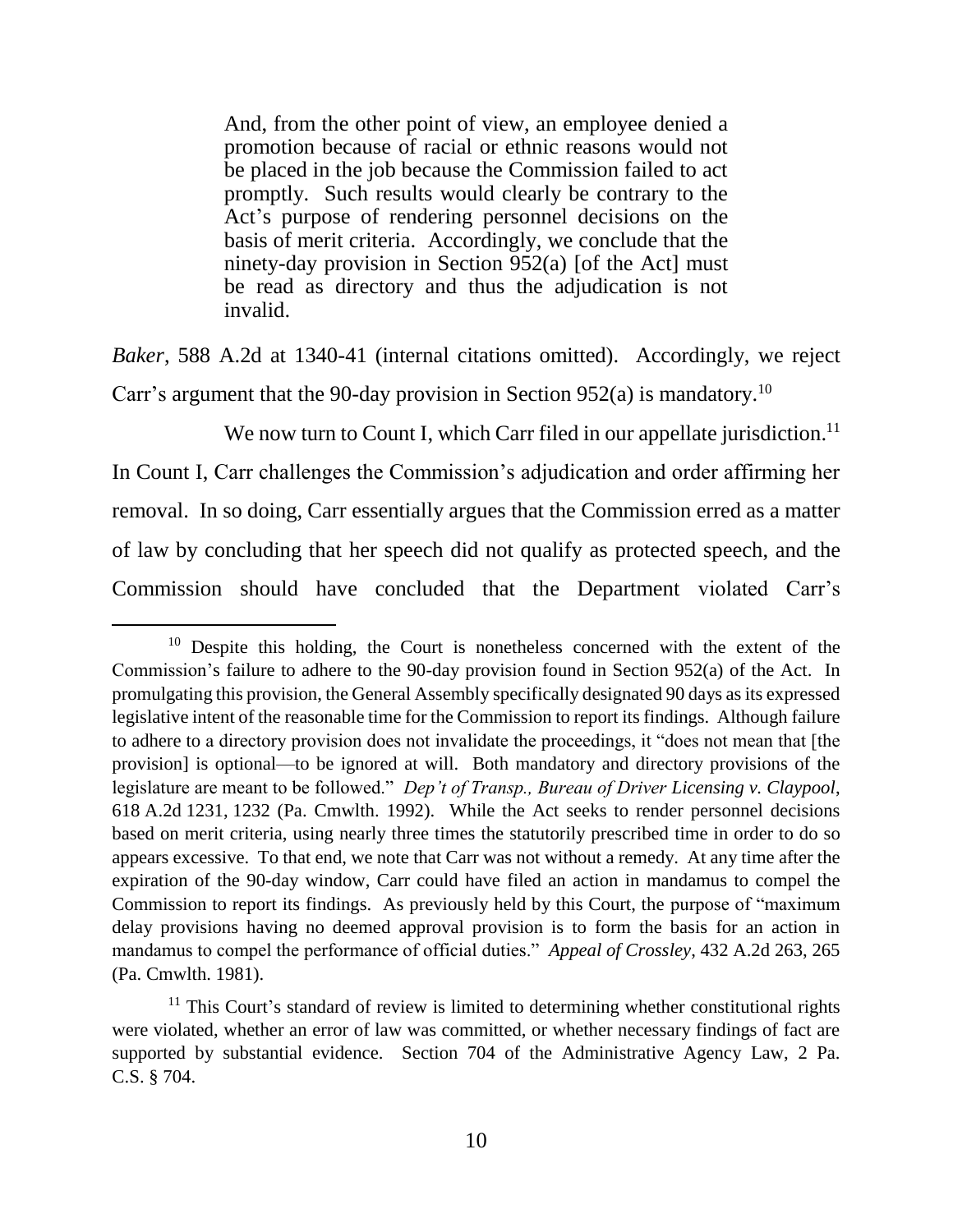constitutional rights when it terminated her employment for engaging in protected speech. 12 In response, the Department argues that the Commission correctly concluded that Carr's Facebook posts were not protected speech.

At the outset, we note Carr's status as a probationary employee and its relevance, or lack thereof, to the issue currently before us. "It is well established that a probationary status civil service employee does not enjoy the job security afforded to regular status employees who may be removed only for just cause." *Pers. Dep't, City of Phila., v. Hilliard*, 548 A.2d 354, 356 (Pa. Cmwlth. 1988). Section 603(a) of the Act, 71 P.S. § 741.603, provides, in part, that "[a]t any time during the probationary period, the appointing authority may remove an employe if in the opinion of the appointing authority the probation indicates that such employe is unable or unwilling to perform the duties satisfactorily or that the employe's dependability does not merit continuance in the service." This, however, is not a situation where Carr lost her position due to her ability or dependability. Instead, this is a situation where the Department terminated an employee for non-merit based activity. Although probationary status civil service employees do not enjoy the same job security as regular status employees, they still enjoy the same constitutional rights as their regular status counterparts. Accordingly, Carr's status as a probationary employee is of no consequence to the instant matter.

 $12$  Carr's Petition also sought to challenge four factual findings in the Adjudication, set forth as statements, as being unsupported by record evidence. Carr's brief provides no argument, however, supporting these challenges. Accordingly, these issues are waived. *See Tyler v. Unemployment Comp. Bd. of Review*, 591 A.2d 1164, 1167 (Pa. Cmwlth. 1991) ("When a claimant appeals an issue, but fails to address the issue in his brief, the issue is waived.").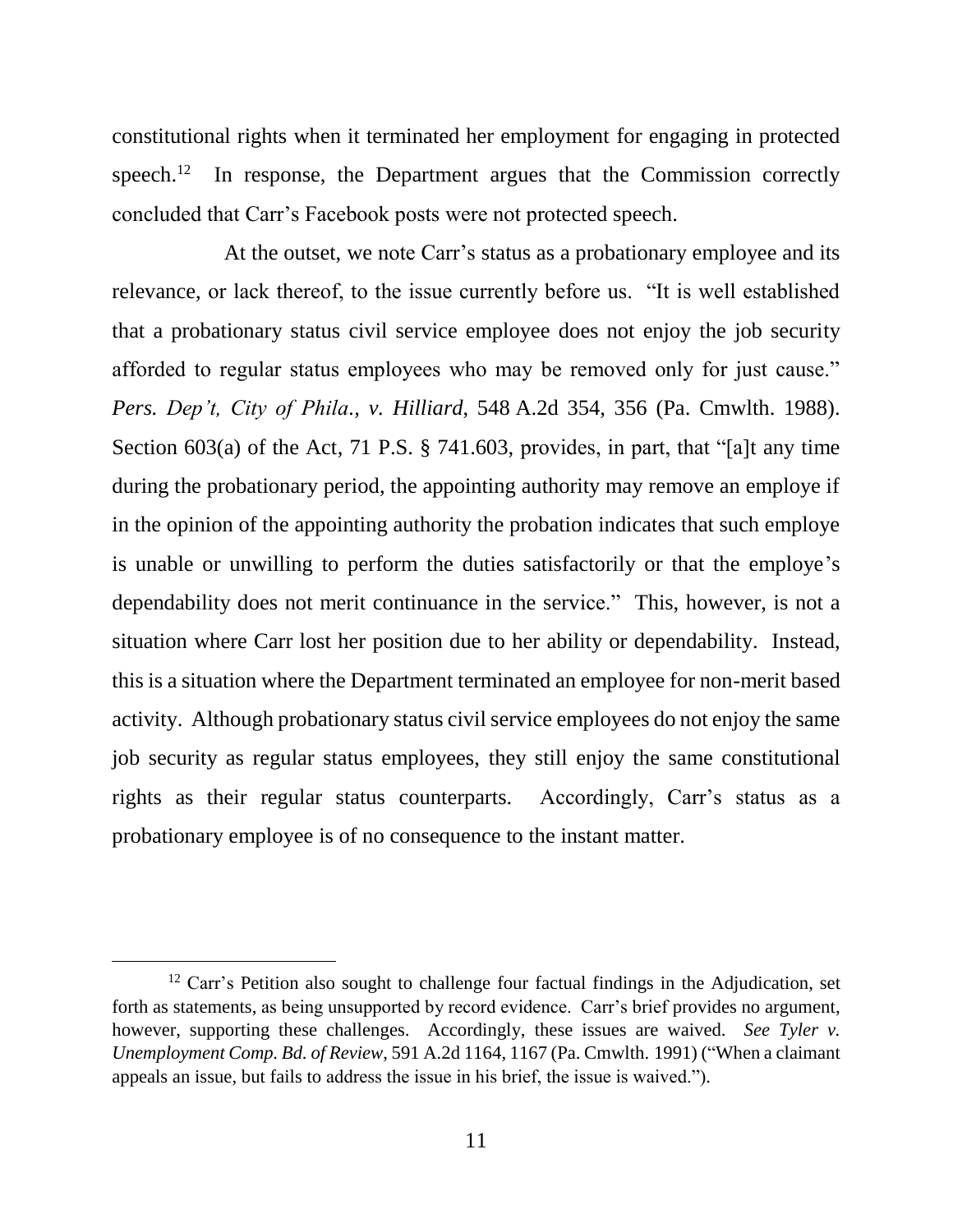Whether Carr's speech is constitutionally protected is a question of law.<sup>13</sup> United States Supreme Court precedent has identified two inquiries to determine the constitutional protections accorded to public employee speech. The first requires determining whether the employee spoke as a citizen on a matter of public concern.<sup>14</sup> *Garcetti v. Ceballos*, 547 U.S. 410, 418 (2006) (citing *Pickering v. Bd. of Educ. of Twp. High Sch. Dist. 205, Will Cty., Ill.*, 391 U.S. 563 (1968)). Speech implicates a matter of public concern "if the content, form, and context establish that the speech involves a matter of political, social, or other concern to the community." *Miller v. Clinton Cty.*, 544 F.3d 542, 548 (3d Cir. 2008) (citing *Connick v. Myers*, 461 U.S. 138, 140 (1983)). "In contrast, speech on matters of purely private concern is of less First Amendment concern," because "[t]here is no threat to the free and robust debate of public issues; there is no potential interference with a meaningful dialogue of ideas concerning self-government; and there is no threat of liability causing a reaction of self-censorship by the press." *Dun & Bradstreet, Inc. v. Greenmoss Builders, Inc.*, 472 U.S. 749, 759-60 (1985) (internal quotations omitted). When determining whether speech is of public concern, the speaker's motive is important but not dispositive. *Azzaro v. Cty. of Allegheny*, 110 F.3d 968, 978 (3d Cir. 1997).

 $13$  Due to the lack of applicable jurisprudence from the courts of this Commonwealth, we will rely on federal jurisprudence for guidance in analyzing the issue of public concern. Although our Supreme Court has analyzed a similar issue in *Sacks v. Department of Public Welfare*, 465 A.2d 981 (Pa. 1983), the focus of the inquiry did not involve whether the speech touched on a matter of public concern. Rather, *Sacks* focused on analyzing the issue of when a public employee may be punished for speaking on a matter of public concern. *Sacks*, 465 A.2d at 987. *Sacks* offers little in terms of guidance as to the threshold inquiry of whether speech addresses matters of public concern.

 $14$  Here, it is undisputed that Carr spoke as a citizen and not as an employee.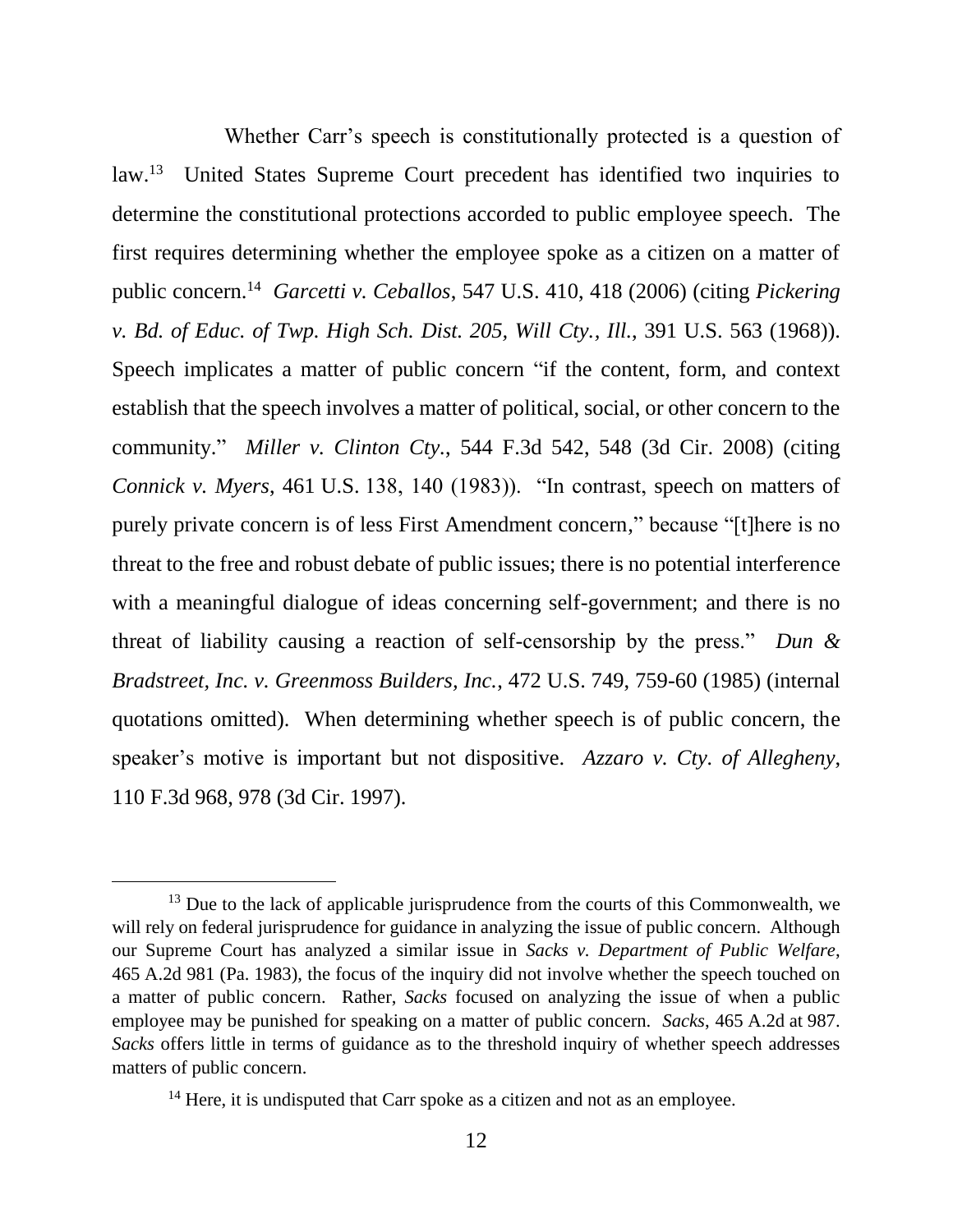If the answer to the first inquiry—whether the speech implicates a matter of public concern—is in the negative, the inquiry ends there. *Garcetti*, 547 U.S. at 418. Alternatively, if the answer is yes, the focus then shifts to the second inquiry, which asks "whether the relevant government entity had an adequate justification for treating the employee differently from any other member of the general public." *Id.* A government entity is granted broader discretion to inhibit speech when acting as an employer, but the restrictions it imposes "must be directed at speech that has some potential to affect the entity's operations." *Id.* In resolving this inquiry, a court must balance the employee's interest in engaging in free speech with the employer's countervailing interests, including the employer's prerogative of removing employees whose conduct impairs performance, concerns for the morale of the workplace, harmonious relationships among co-workers, and the regular operation of the workplace. *Connick*, 461 U.S. at 151.

With the foregoing in mind, we first must determine whether Carr's speech involved a matter of public concern. In asserting that her speech involved a matter of public concern, Carr argues that she commented on the "appropriateness and quality of local bus drivers, which is an important function of her local government." (Carr's Br. at 26.) In retort, the Department labels Carr's speech as an expression of personal frustration with a specific bus driver, and it argues that such speech only addresses matters of *private* concerns.

Here, the Commission determined that Carr's Facebook post did not touch on any matter of public concern. Further, the Commission noted that to whatever extent Carr's speech implicated a public concern, the Department's interests outweighed those of Carr. In so doing, the Adjudication provides:

> Moreover, the Commission is at a complete loss to find any reasonable public interest in a rant about harming

> > 13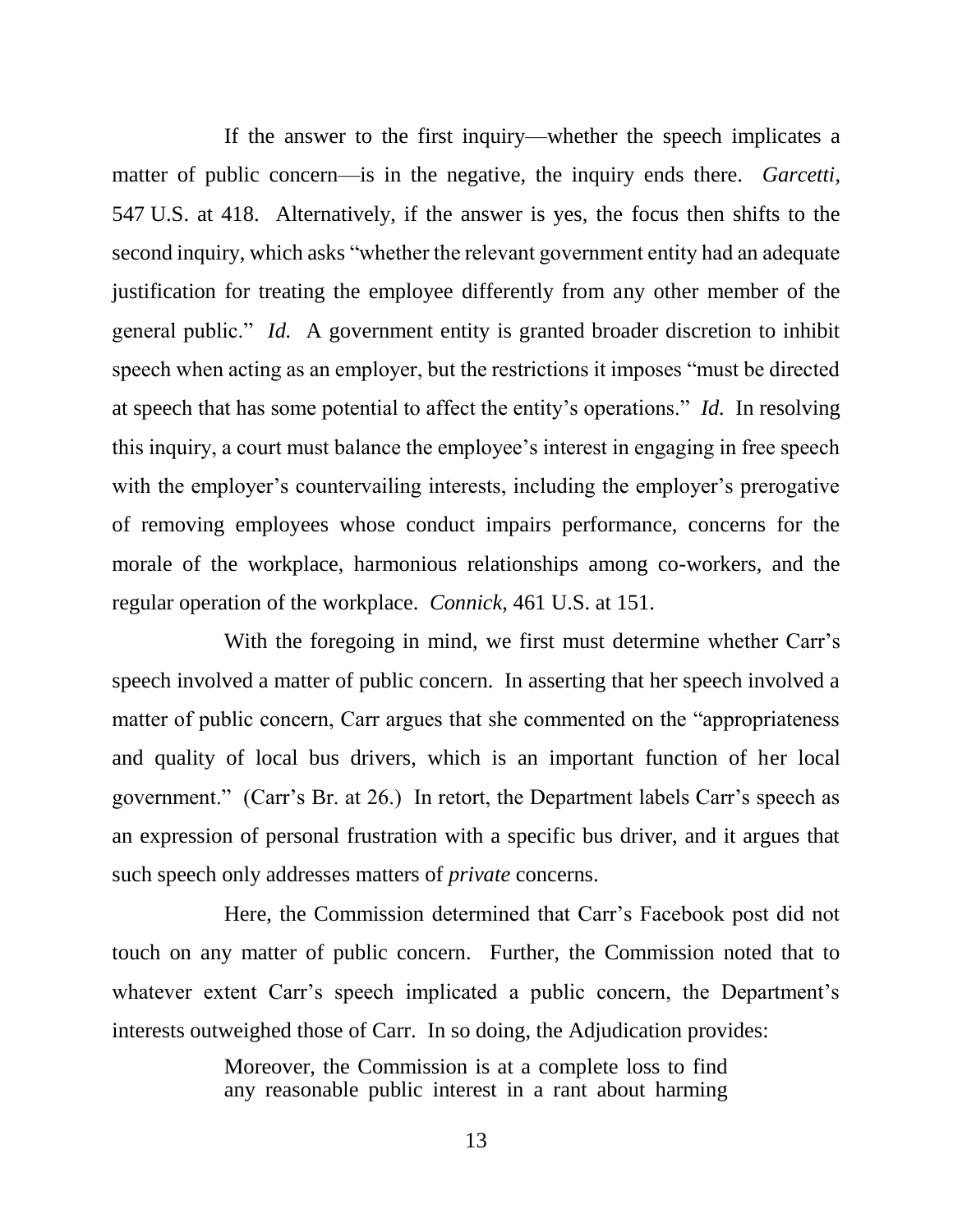children or a bus driver. [Carr's] remarks do not provide any educational information to the public or serve to inform them [sic] about any public matter. Furthermore, even if the Facebook rant contains an inkling of public interest, we find Chiappelli and Reda credible that [Carr] presented herself as a[] [Department] employee and her rant completely disregards the basic safety mission put forth in its mission statement. [Carr's] Facebook rant caused disruption to the [Department's] reputation and mission that outweighed [Carr's] interest in her free speech. Thus, [Carr's] Facebook rants do not constitute protected free speech.

(Adjudication at 19-20 (internal citations omitted).)

After reviewing the entirety of the content, form, and context of Carr's statements, we conclude that the Commission erred in determining that her statements did not address a matter of public concern. Although the sentiments within Carr's posts relating to purposefully colliding with a school bus are reprehensible, her original post and subsequent responses show an attempt to discuss her frustrations toward the poor driving habits of an individual entrusted to safely transport schoolchildren. After posting her comment, Carr can do very little to control how people will react. Carr's subsequent posts defending her position of crashing into a bus are largely a product of the Facebook group's reaction to her original statement. Had the other members of this Facebook group agreed with Carr that school bus drivers are unsafe at times and proceeded to engage in a substantive discussion to that end, there would be little question that her speech touched on a matter of public concern. Instead, the Commission judged Carr on the public's reaction to her post, as opposed to the substance of the speech itself.

Speech that is violent and seemingly provides little to the marketplace of ideas can still qualify as speech touching on a matter of public concern. In *Rankin v. McPherson*, 483 U.S. 378 (1987), a public employee, after hearing of an attempted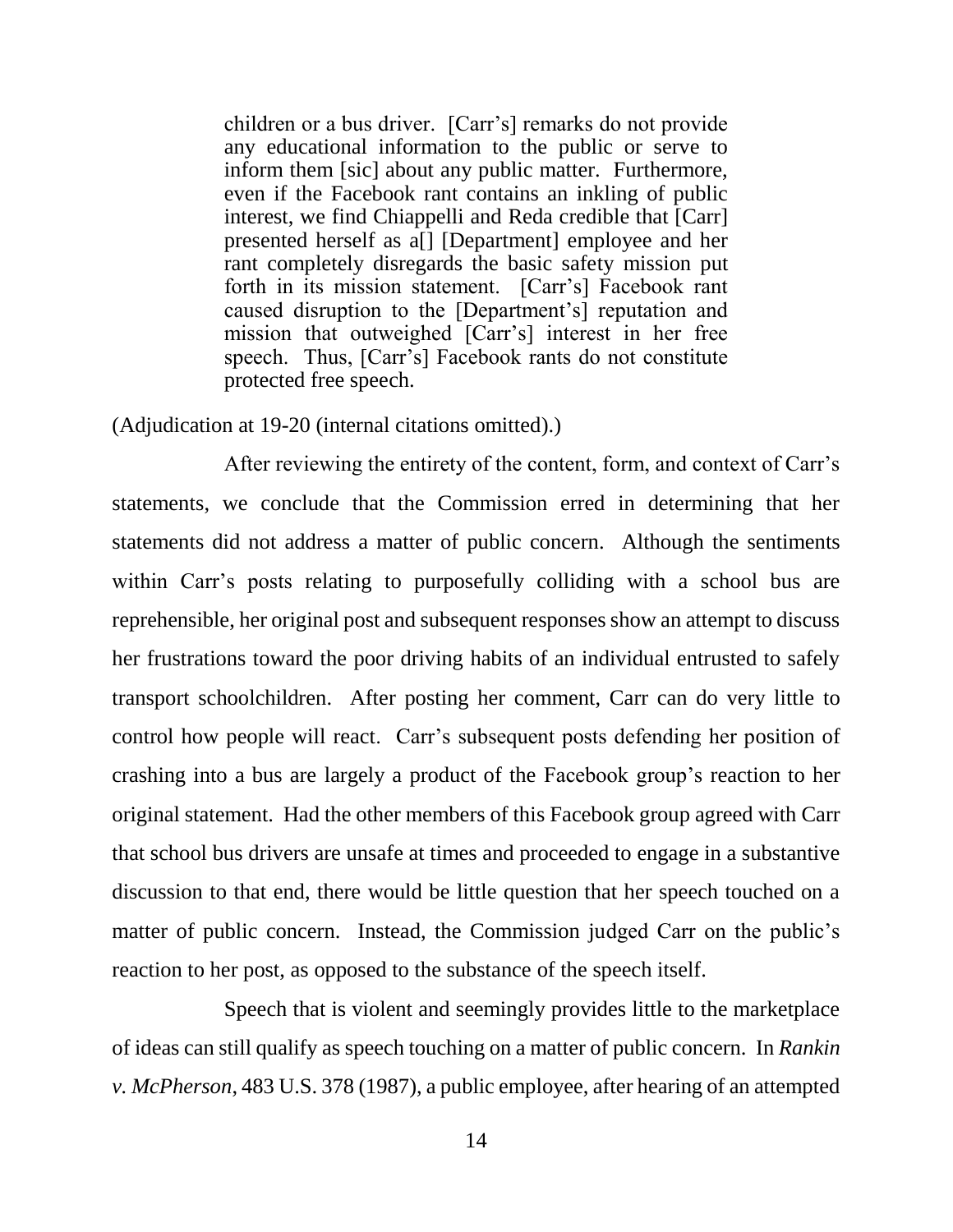assassination on then-President Ronald Reagan, remarked "if they go for him again, I hope they get him" to a co-worker. Another employee overheard this remark and informed management. The public employee was fired for this comment and subsequently brought suit alleging a violation of her First Amendment rights. In concluding that her speech touched on a matter of public concern, the Supreme Court opined:

> Considering the statement in context, as *Connick* requires, discloses that it plainly dealt with a matter of public concern. The statement was made in the course of a conversation addressing the policies of the President's administration. It came on the heels of a news bulletin regarding what is certainly a matter of heightened public attention: an attempt on the life of the President. While a statement that amounted to a threat to kill the President would not be protected by the First Amendment, the District Court concluded, and we agree, that [the employee's] statement did not amount to a threat . . . . *The inappropriate or controversial character of a statement is irrelevant to the question whether it deals with a matter of public concern.* "[D]ebate on public issues should be uninhibited, robust, and wide-open, and . . . may well include vehement, caustic, and sometimes unpleasantly sharp attacks on government and public officials."

*Rankin*, 483 U.S. at 386-87 (emphasis added) (internal citations omitted).

Even more similar to the instant case is *Grutzmacher v. Howard County*, 851 F.3d 332 (4th Cir.), *cert. denied*, 138 S. Ct. 171 (2017). In *Grutzmacher*, a paramedic for a fire department engaged in a series of Facebook posts while watching news coverage of a gun control debate. One of the paramedic's posts provided: "My aide had an outstanding idea . . . lets [sic] all kill someone with a liberal . . . then maybe we can get them outlawed too! Think of the satisfaction of beating a liberal to death with another liberal . . . its [sic] almost poetic . . . [.]" *Grutzmacher*, 851 F.3d at 338 (ellipses in original). The paramedic's employer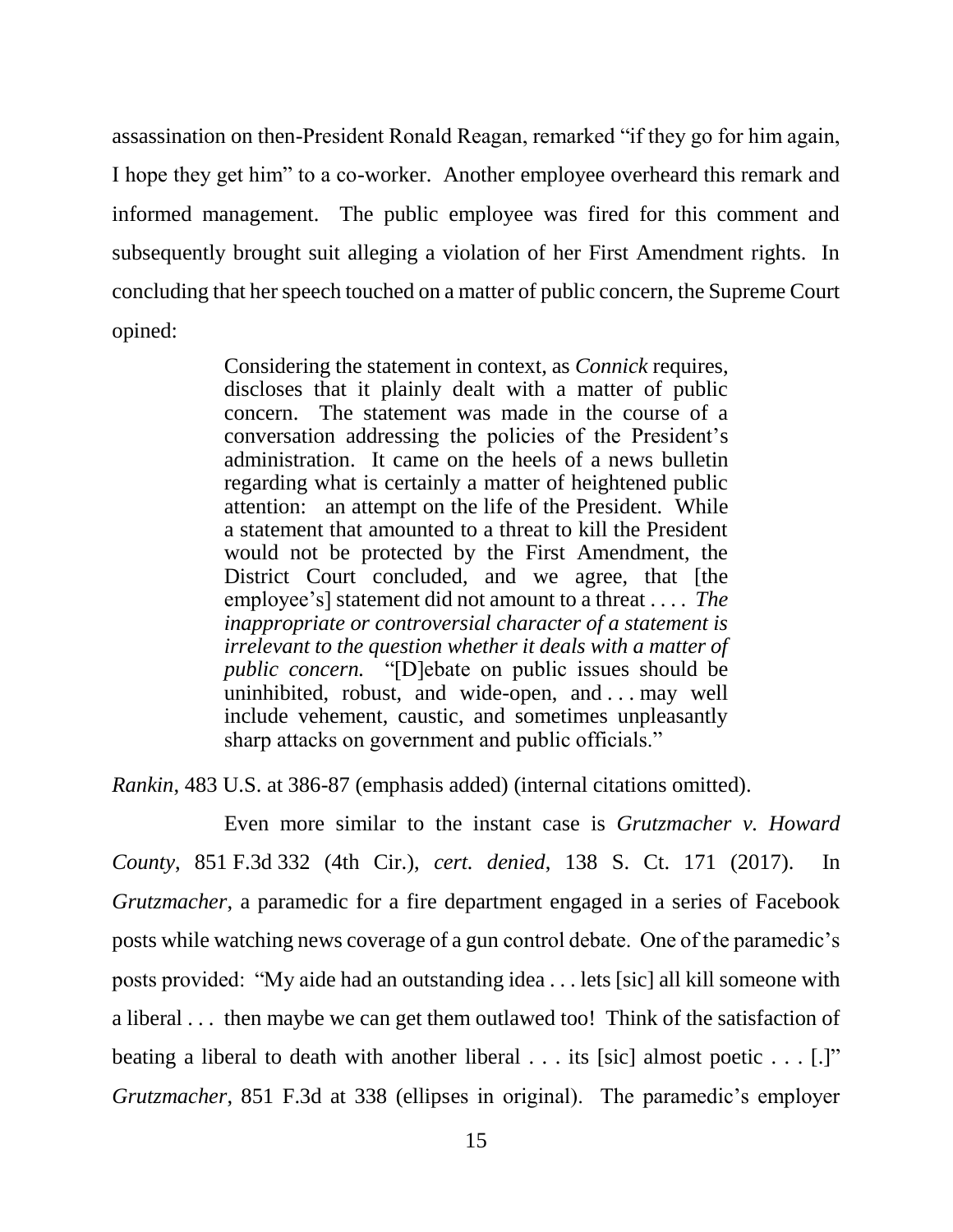informed him that the post violated the employer's social media policy, and the paramedic subsequently deleted the post. Thereafter, in another Facebook post, the paramedic vented about the policy and his forced compliance therewith, stating "[a]ll it took was one liberal to complain." *Id.* at 339. The employer subsequently terminated the paramedic's employment. On appeal, the Fourth Circuit concluded that the paramedic's speech touched on a matter of public concern—gun control.

Here, just as in *Rankin* and *Grutzmacher*, the speech in question involved a matter of public concern. The public concern in *Rankin* involved the attempted assassination of the President, and the public concern in *Grutzmacher* involved gun control. Here, Carr's speech touched on the safety of schoolchildren and the traveling public. Although the manner in which Carr expressed her concerns is abhorrent, the controversial character of her statement is "irrelevant to whether it deals with a matter of public concern." *Rankin*, 483 U.S. at 387. The Commission, in concluding Carr's speech did not touch on matters of public concern, placed seemingly a singular focus on the caustic verbiage of Carr's speech, as opposed to the safety issue encompassed therein. The Commission, therefore, erred in concluding that Carr's speech did not touch on matters of public concern.

As we have concluded that Carr's speech touched on a matter of public concern, we now proceed to the second part of the analysis—balancing Carr's interest in engaging in her free speech with the Department's countervailing interests.<sup>15</sup>

As previously mentioned, if it is determined that the public employee's speech touched on a matter of public concern, a court must then evaluate whether

<sup>&</sup>lt;sup>15</sup> We note that although the Adjudication provides that the Department's interests outweighed those of Carr, the Commission performed no analysis in coming to such a conclusion.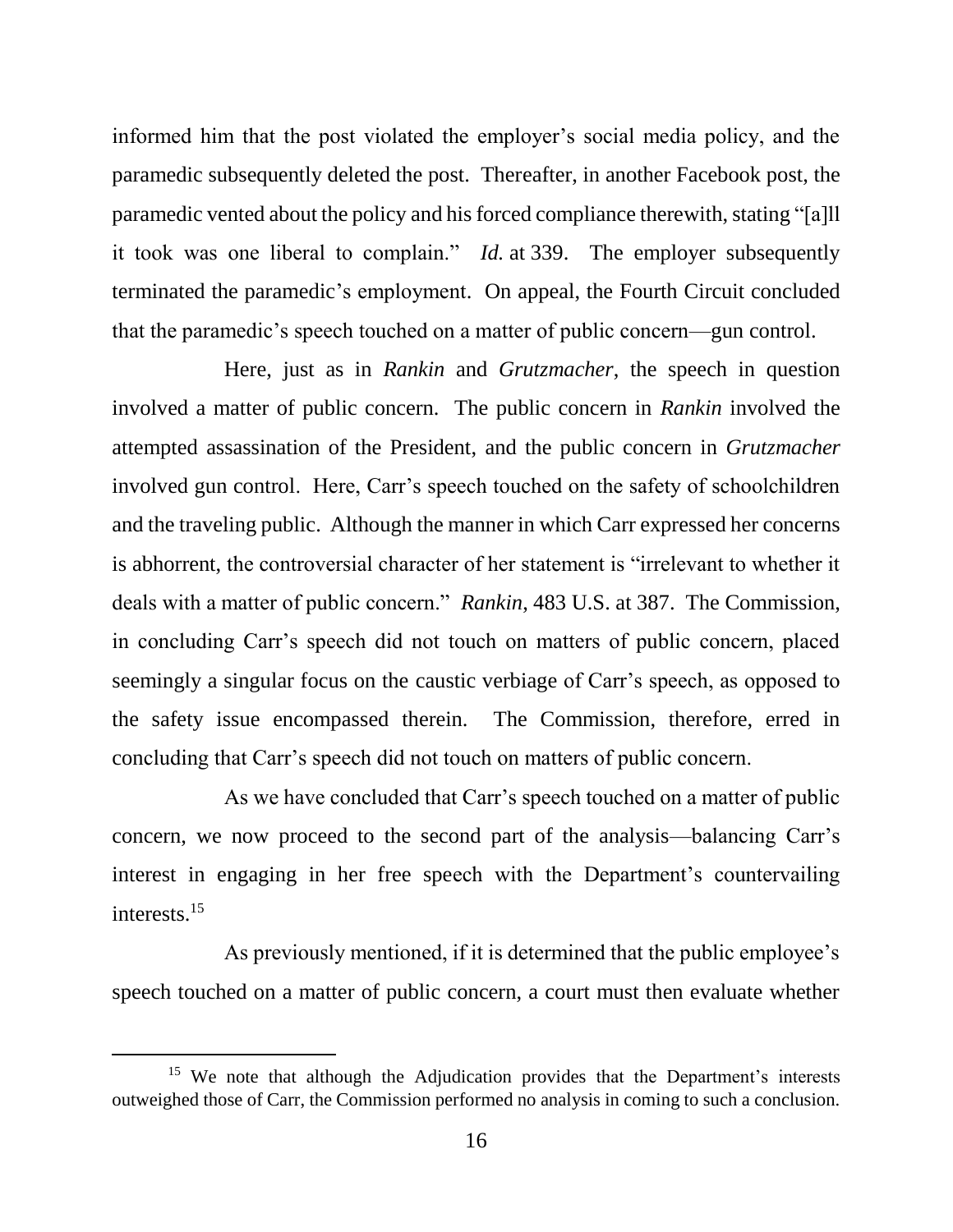the government employer "had an adequate justification for treating the employee differently from any other member of the general public." *Garcetti*, 547 U.S. at 418. In so doing, a court must "balance the employee's interest in engaging in free speech with the employer's countervailing interests." *Id.* The Supreme Court's public employee First Amendment jurisprudence has provided a non-exclusive list of factors to which a court may refer in resolving this inquiry. In *Sacks*, our Supreme Court, citing to *Pickering* and *Connick*, identified the following factors:

- 1. Whether, because of the speech, the government agency is prevented from efficiently carrying out its responsibilities;
- 2. Whether the speech impairs the employee's ability to carry out his own responsibilities;
- 3. Whether the speech interferes with essential and close working relationships;
- 4. The manner, time and place in which the speech occurs[;]
	- . . . .
- 5. Whether the speaker was in a position in which the need for confidentiality was so great as to justify dismissal for even completely accurate public statements[:]
- 6. Whether narrowly drawn grievance procedures required submission of complaints about the operation of the agency to superiors for action prior to taking complaints to the public[; and]
- 7. Whether a statement that was knowingly or recklessly false, if it were neither shown nor could reasonably be presumed to have harmful effects, would still be protected by the First Amendment.

*Sacks*, 465 A.2d at 988-89 (internal citations omitted). Of these factors, it appears that only the first four are pertinent here.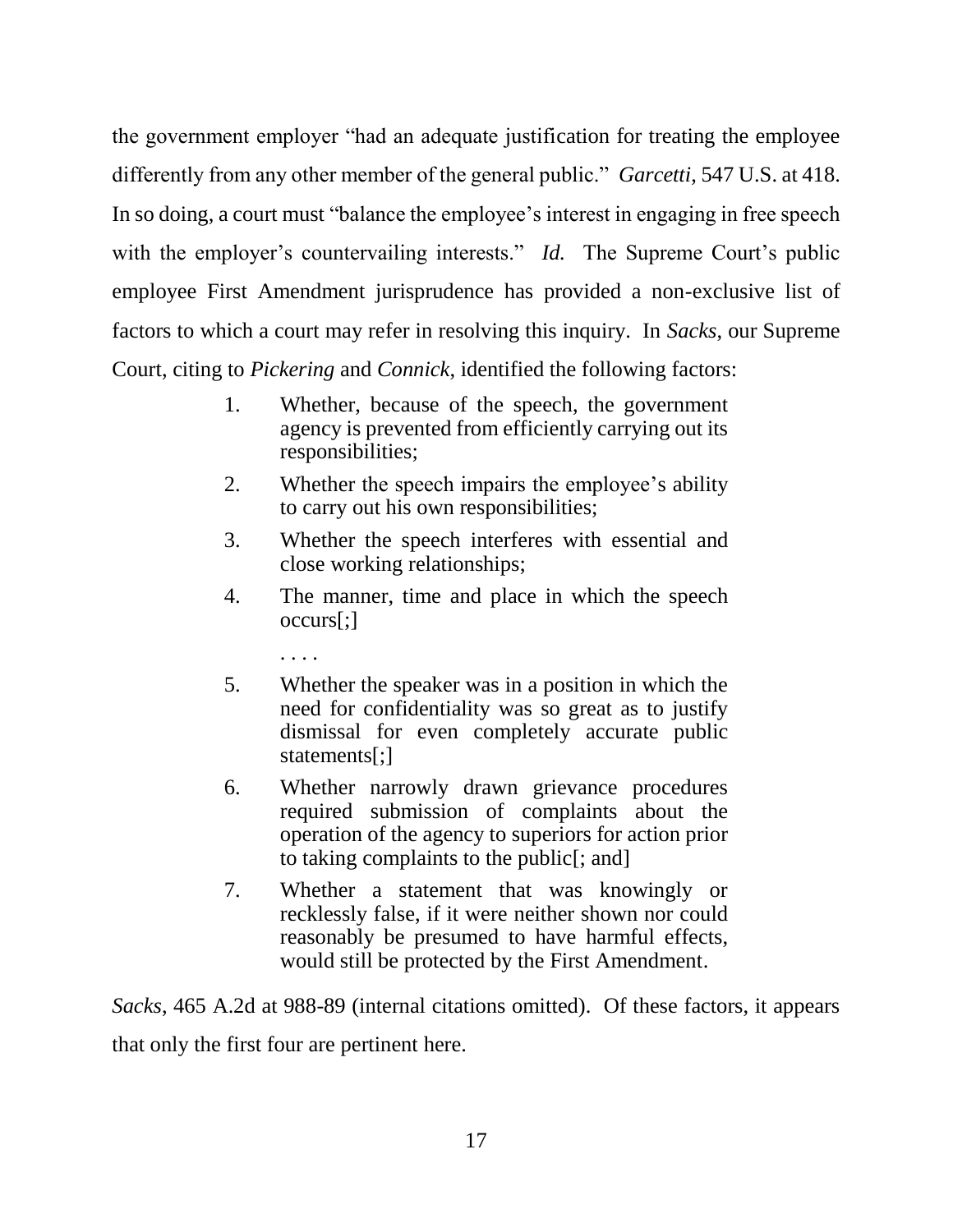Regarding the first factor—whether the Department is prevented from efficiently carrying out its responsibilities because of the speech—the Department argues that Carr's comments threatened to erode the public's confidence in the Department. In support of this assertion, the Department relies on the Commission's characterization of Carr as being "capable of violent behavior and . . . clearly putting the bus driver and any other nearby motorists at risk."<sup>16</sup> (Adjudication at 18.) Using this questionable characterization, the Department argues that Carr's words equate to a reasonable prediction of disruption, which would prevent the Department from carrying out its goal of keeping the traveling public safe. This characterization and subsequent prediction, however, is a gross extrapolation of the content of Carr's comments. Despite the incendiary verbiage Carr used, the main thrust of her remarks centered on the fact that a bus driver consistently engaged in dangerous driving habits, thus necessitating Carr to take evasive maneuvers in response. Carr's comments served as a verbal manifestation of her frustrations in having to do so. Any resulting automobile accident would first be dependent on the bus driver's failure to drive his vehicle on the proper side of the road. (R.R. at 26a-27a, 120a, 122a.) In order for the Department to restrict speech that touches upon public concerns, it must direct the restriction at "speech that has some potential to affect the entity's operations." *Garcetti*, 547 U.S. at 418. A speculative

<sup>&</sup>lt;sup>16</sup> The Department claims to have a reasonable belief that Carr is "capable of violent behavior" and that her comments "directly contradicted the Department's mission of ensuring safety on public highways." (Department's Br. at 28.) We note that other than Carr's Facebook posts in question, the Department offered no evidence that would establish Carr as a violent person or threat to public safety. If, however, the Department sincerely believed Carr posed a risk to the traveling public, one would think that the Department would have done more than merely terminate her employment. The record, however, does not reveal any other actions taken by the Department.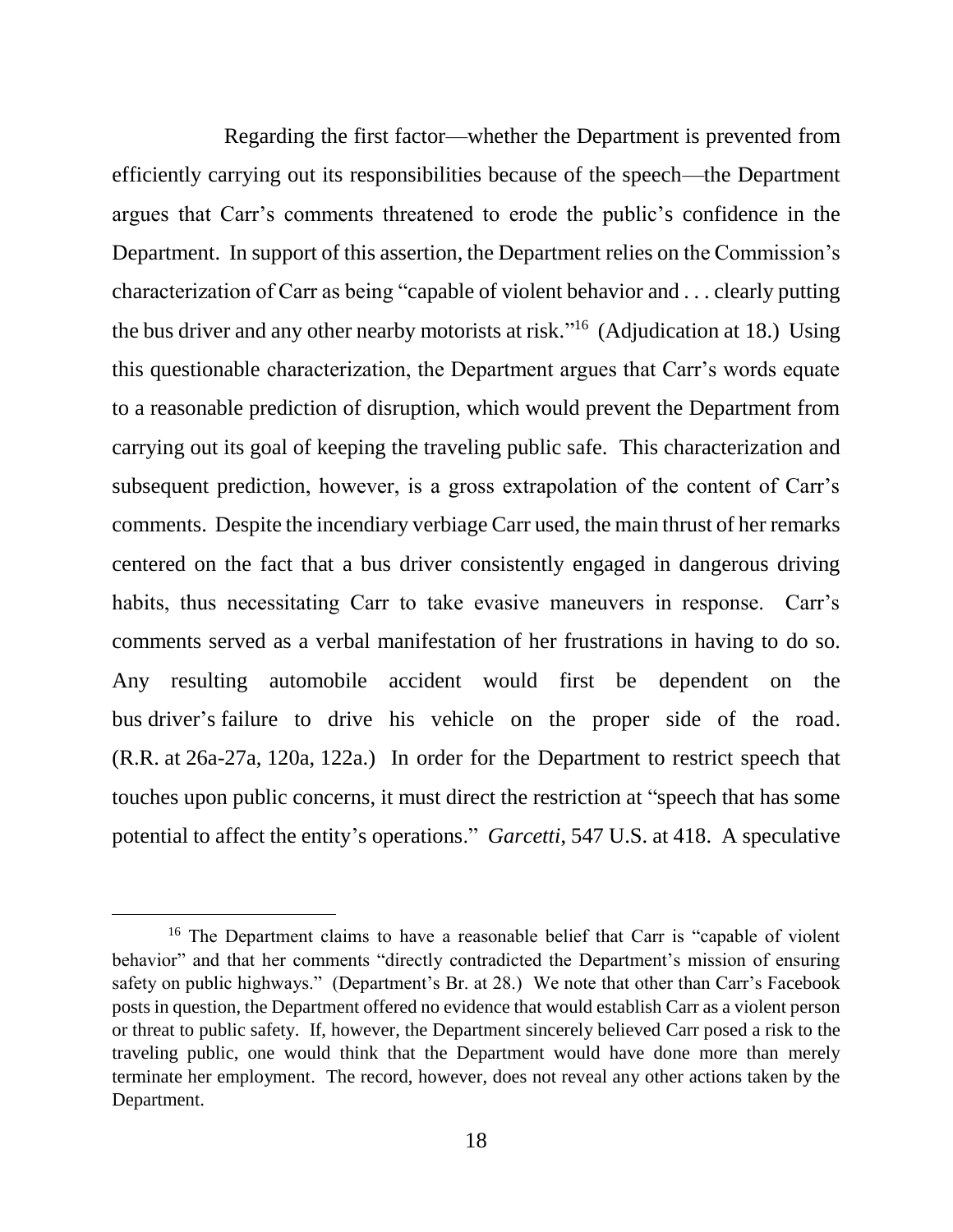prediction based upon a mischaracterization of Carr's comments, however, does not rise to the level of potentially affecting the Department's operations.

Looking to the second factor, we consider whether Carr's speech impaired her ability to carry out her own responsibilities. At the hearing, both Chiappelli and Carr testified that Carr's comments did not affect her ability to perform any of her core job functions. (R.R. at 60a-61a, 116a-17a.) Accordingly, this factor must weigh in favor of Carr's interest in engaging in protected speech.

Similarly, the third pertinent factor—whether Carr's speech interfered with essential and close working relationships—also weighs in Carr's favor. At the hearing, Carr testified that her comments produced no adverse effects with her working relationships. (*Id.* at 117a-18a.) Chiappelli testified to the same, stating that he was not aware of any strained work relationships because of Carr's posts or subsequent removal. (*Id.* at 55a.)

Finally, we analyze the time, place, and manner in which Carr's speech occurred. As mentioned, Carr's original post and subsequent responses occurred on Facebook while she was off-duty and at home. The Department argues that Carr's use of social media causes this factor to weigh heavily in favor of the Department due to the broad audience that her comments reached. Further, the Department points to the fact that the place and manner in which Carr made her speech caused three individuals to report her to the Department's official Facebook page, which served to diminish the public's perception of the Department. While we agree that the resulting complaints are concerning, we also note the audience to which Carr spoke. The Facebook group to which Carr posted her comments, "Creeps of Peeps," is a group consisting of over 1,300 individuals from all over the world. (*Id.* at 133a.) At her pre-disciplinary conference, Carr intimated that she did not intend to post her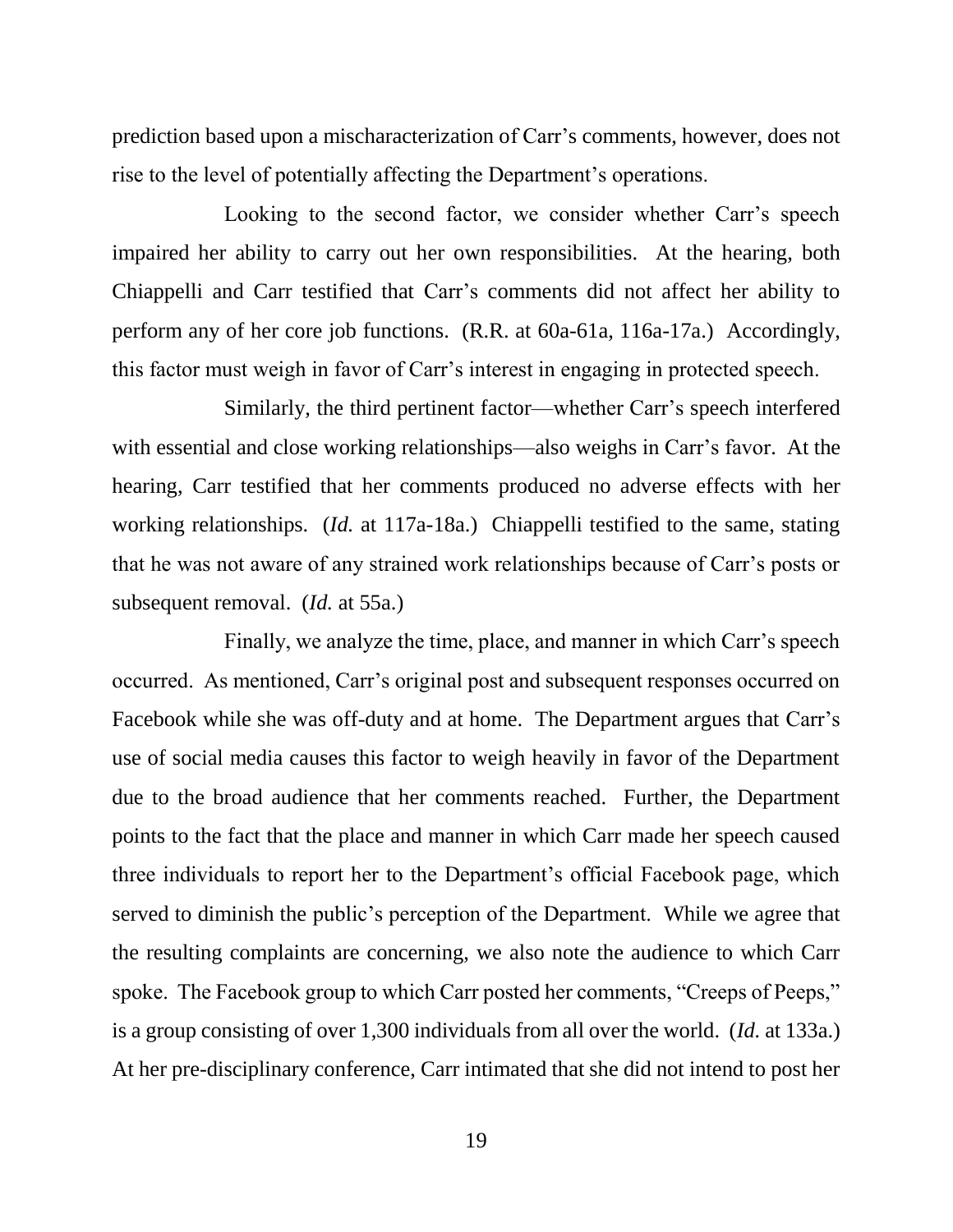comments to that group and expressed uncertainty as to how its members saw her post. (*Id.* at 27a.) If Carr sought to discuss her concerns about a local bus driver, logic would dictate that a forum with members spanning the globe might not be the most effective arena in which to address these concerns and conduct a meaningful discussion. As such, this factor weighs in favor of the Department, albeit slightly.

After a thorough review of the record and a conscientious analysis of the factors articulated by the United States Supreme Court, we conclude that the Department's generalized interest in the safety of the traveling public does not outweigh Carr's specific interest in commenting on the safety of a particular bus driver. While Carr's comments are undoubtedly inappropriate, such comments still receive protection under the First Amendment. With the exception of a speculative prediction of future harm, the Department put forward no concrete evidence of tangible harm resulting from Carr's speech. As our Supreme Court opined in *Sacks*:

> There is a calculus of injury required in First Amendment government employee cases in which as the First Amendment interest in the speech rises, so does the government's obligation to react with caution, disciplining an employee, if at all, only when injury to the agency is more than speculative.

*Sacks*, 465 A.2d at 988. Here, the Department has not shown that its concerns rise to anything more than speculative.

Accordingly, we grant the Commission's application for summary relief as to the original jurisdiction claims against it and dismiss the Commission from this matter. As to the appellate jurisdiction portion of this matter, we reverse the Commission's Adjudication and remand the matter to the Commission with instruction that it reinstate Carr to her probationary status and that it exercise its discretion under Section 952 of the Act with regard to payment of salary or lost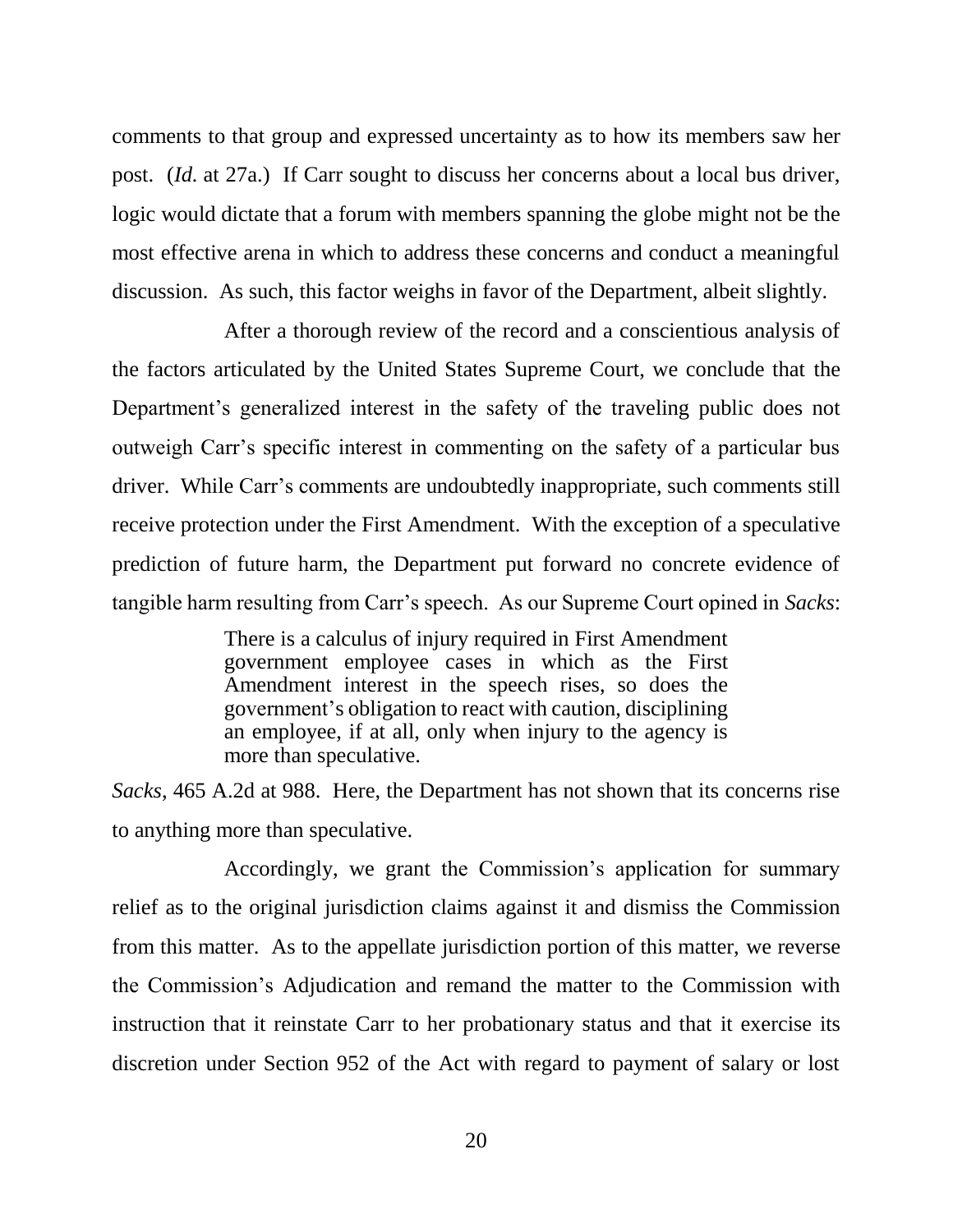wages.<sup>17</sup> Count II of the Petition, which purports to assert a claim against the Department in this Court's original jurisdiction, remains pending before this Court.<sup>18</sup>

P. KEVIN BROBSON, Judge

l

(c) In the case of any employe removed, furloughed, suspended, or demoted, the commission may modify or set aside the action of the appointing authority. Where appropriate, the commission may order reinstatement, with the payment of so much of the salary or wages lost, including employe benefits, as the commission may in its discretion award.

 $18$  The Court hopes that this matter will serve as a cautionary tale to public and private sector employees regarding the pitfalls of social media. A discussion on social media is not transient. Indeed, although a user may delete a social media post from her personal page, modern technology can propel the post into a state of abject permanence on the Internet. Even when posting to the Internet anonymously, a user's identity is far from exempt from subsequent discovery and disclosure. *See Munroe v. Cent. Bucks Sch. Dist.*, 805 F.3d 454, 461-62 (3d Cir. 2015). Private employers exercise wide latitude in terminating employees for their social media posts. Fortunately for Carr, her employer's ability to react is constrained by rights afforded her under the United States and Pennsylvania Constitutions. Regardless, individuals should exercise great caution in posting to social media and always assume that social media posts can be viewed by the public, including current or future employers.

 $17$  Section 952 of the Act, pertaining to remedies, provides, in part:

<sup>(</sup>b) Where such decision is in favor of the employe or the aggrieved person, the commission shall make such order as it deems appropriate to assure such rights as are accorded the individual under this act.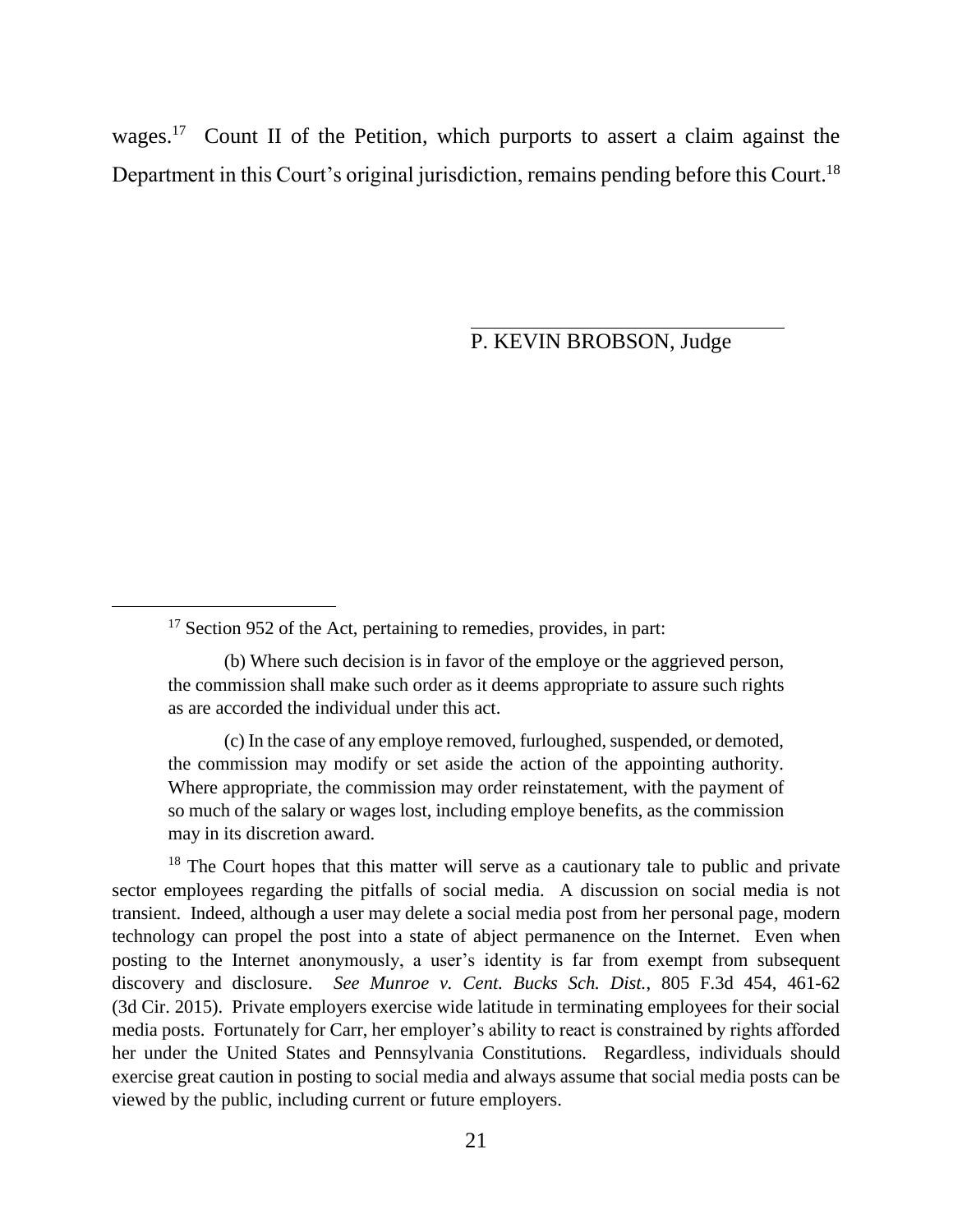# **IN THE COMMONWEALTH COURT OF PENNSYLVANIA**

| Rachel L. Carr,                        |             |                   |
|----------------------------------------|-------------|-------------------|
|                                        | Petitioner  |                   |
|                                        |             |                   |
| v.                                     |             | No. 380 M.D. 2017 |
|                                        |             |                   |
| Commonwealth of Pennsylvania,          |             |                   |
| Department of Transportation and       |             |                   |
| Commonwealth of Pennsylvania,          |             |                   |
| <b>State Civil Service Commission,</b> |             |                   |
|                                        | Respondents |                   |

### **O R D E R**

AND NOW, this  $12<sup>th</sup>$  day of June, 2018, it is hereby ordered that the application for summary relief filed by the State Civil Service Commission (Commission) as to the original jurisdiction claims against it is GRANTED, and the Commission is DISMISSED from this matter. It is further ordered that the Commission's adjudication and order is REVERSED, and the appellate jurisdiction portion of this matter is REMANDED to the Commission with instruction that the Commission reinstate Rachel L. Carr (Carr) to her probationary status and that the Commission exercise its discretion under Section 952 of the Civil Service Act, Act of August 5, 1941, P.L. 752, added by the Act of June 26, 1989, P.L. 47, 71 P.S. § 741.952, with regard to payment of salary or lost wages. Count II of Carr's petition for review, which purports to assert a claim against the Commonwealth of Pennsylvania, Department of Transportation in the Court's original jurisdiction, remains pending before this Court.